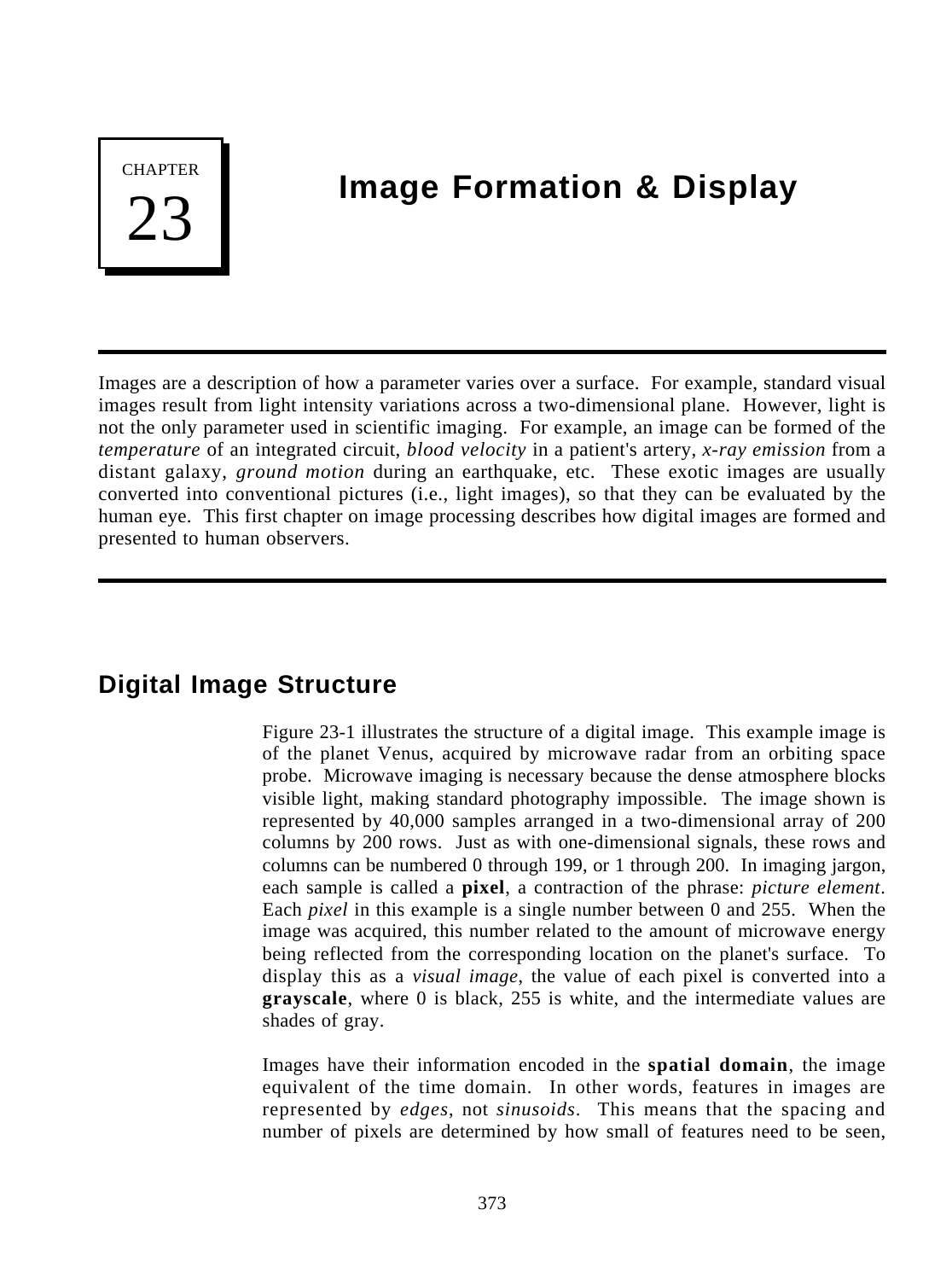### 374 *The Scientist and Engineer's Guide to Digital Signal Processing*

rather than by the formal constraints of the sampling theorem. Aliasing *can* occur in images, but it is generally thought of as a nuisance rather than a major problem. For instance, pinstriped suits look terrible on television because the repetitive pattern is greater than the Nyquist frequency. The aliased frequencies appear as light and dark bands that move across the clothing as the person changes position.

A "typical" digital image is composed of about 500 rows by 500 columns. This is the image quality encountered in television, personnel computer applications, and general scientific research. Images with fewer pixels, say 250 by 250, are regarded as having unusually poor resolution. This is frequently the case with new imaging modalities; as the technology matures, more pixels are added. These low resolution images look noticeably unnatural, and the individual pixels can often be seen. On the other end, images with more than 1000 by 1000 pixels are considered exceptionally good. This is the quality of the best computer graphics, high-definition television, and 35 mm motion pictures. There are also applications needing even higher resolution, requiring several thousand pixels per side: digitized x-ray images, space photographs, and glossy advertisements in magazines.

The strongest motivation for using lower resolution images is that there are *fewer* pixels to handle. This is not trivial; one of the most difficult problems in image processing is managing massive amounts of data. For example, one second of digital audio requires about eight *kilobytes*. In comparison, one second of television requires about eight *Megabytes.* Transmitting a 500 by 500 pixel image over a 33.6 kbps modem requires nearly a minute! Jumping to an image size of 1000 by 1000 *quadruples* these problems.

It is common for 256 **gray levels** (quantization levels) to be used in image processing, corresponding to a single byte per pixel. There are several reasons for this. First, a single byte is convenient for data management, since this is how computers usually store data. Second, the large number of pixels in an image compensate to a certain degree for a limited number of quantization steps. For example, imagine a group of adjacent pixels alternating in value between digital numbers (DN) 145 and 146. The human eye perceives the region as a brightness of 145.5. In other words, images are very *dithered*. Third, and most important, a brightness step size of 1/256 (0.39%) is smaller than the eye can perceive. An image presented to a human observer will not be improved by using more than 256 levels.

However, some images need to be stored with more than 8 bits per pixel. Remember, most of the images encountered in DSP represent nonvisual parameters. The acquired image may be able to take advantage of more quantization levels to properly capture the subtle details of the signal. The point of this is, don't expect to human eye to see all the information contained in these finely spaced levels. We will consider ways around this problem during a later discussion of brightness and contrast.

The value of each pixel in the digital image represents a small *region* in the continuous image being digitized. For example, imagine that the Venus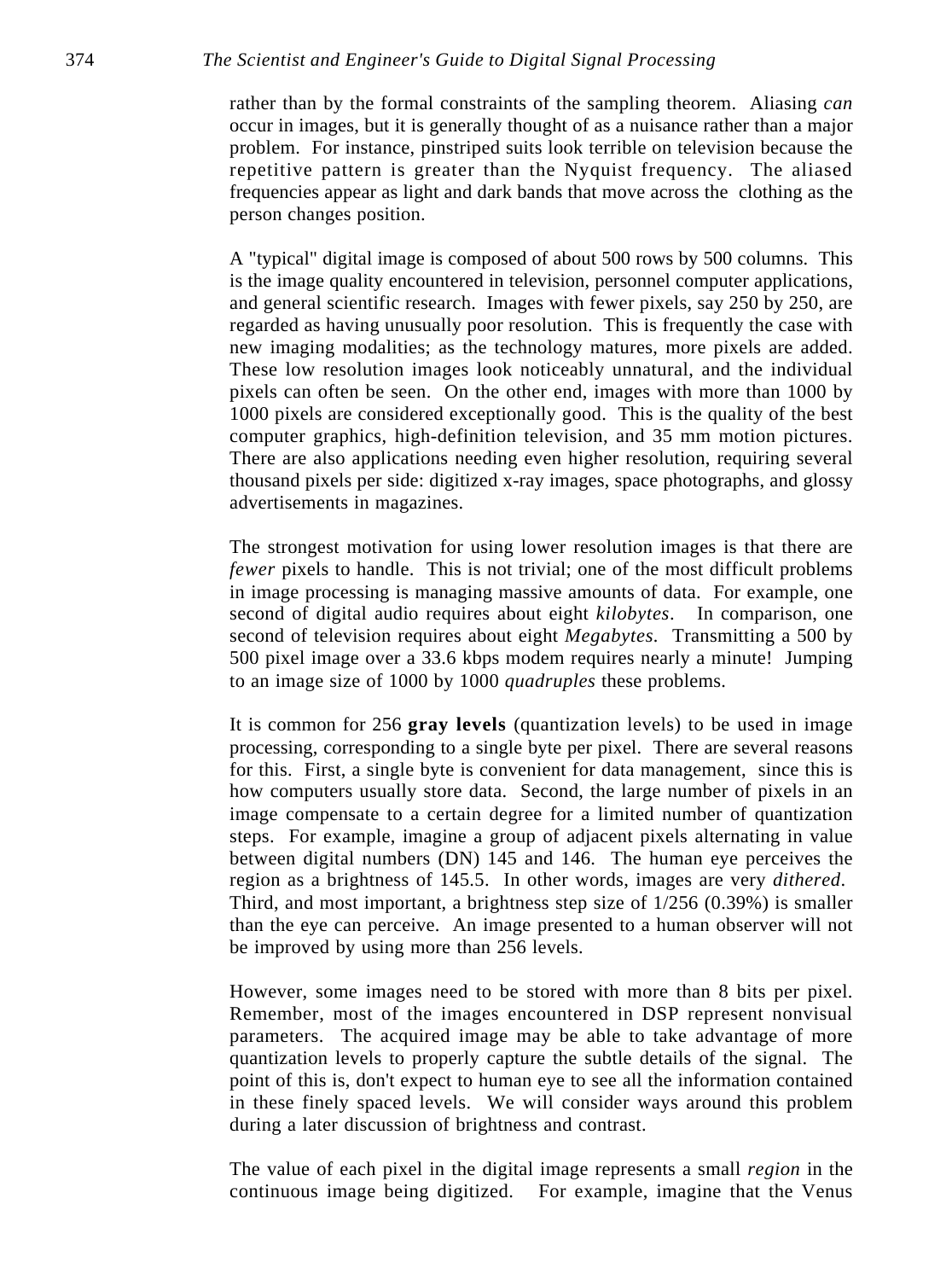

Digital image structure. This example image is the planet Venus, as viewed in reflected microwaves. Digital images are represented by a two-dimensional array of numbers, each called a *pixel*. In this image, the array is 200 rows by 200 columns, with each pixel a number between 0 to 255. When this image was acquired, the value of each pixel corresponded to the level of reflected microwave energy. A *grayscale* image is formed by assigning each of the 0 to 255 values to varying shades of gray.



probe takes samples every 10 meters along the planet's surface as it orbits overhead. This defines a square **sample spacing** and **sampling grid,** with each pixel representing a 10 meter by 10 meter area. Now, imagine what happens in a single microwave reflection measurement. The space probe emits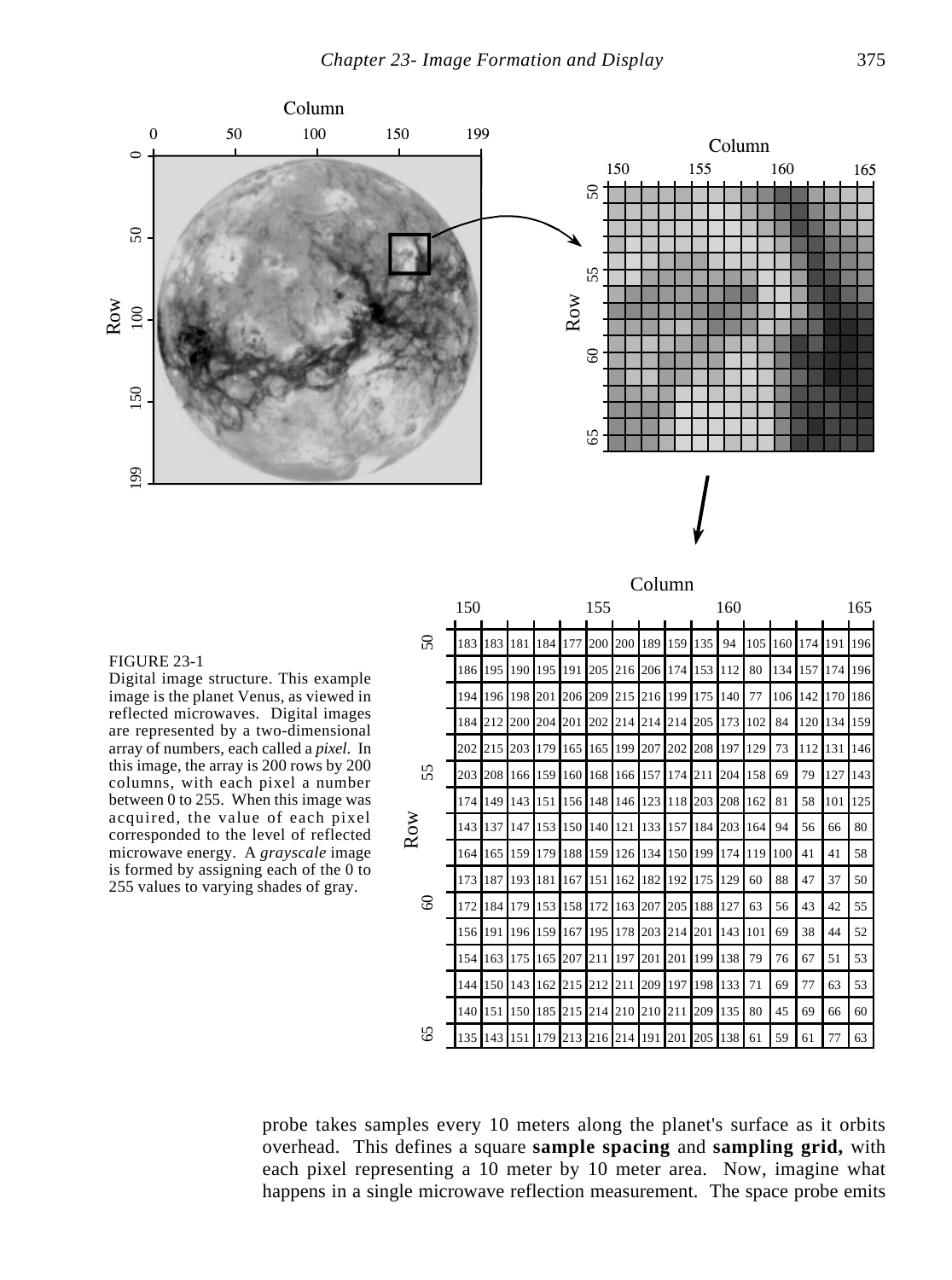a highly focused burst of microwave energy, striking the surface in, for example, a circular area 15 meters in diameter. Each pixel therefore contains information about this circular area, regardless of the size of the sampling grid.

This region of the continuous image that contributes to the pixel value is called the **sampling aperture**. The size of the sampling aperture is often related to the inherent capabilities of the particular imaging system being used. For example, microscopes are limited by the quality of the optics and the wavelength of light, electronic cameras are limited by random electron diffusion in the image sensor, and so on. In most cases, the sampling grid is made approximately the same as the sampling aperture of the system. Resolution in the final digital image will be limited primary by the larger of the two, the sampling grid or the sampling aperture. We will return to this topic in Chapter 25 when discussing the spatial resolution of digital images.

Color is added to digital images by using three numbers for each pixel, representing the intensity of the three primary colors: red, green and blue. Mixing these three colors generates all possible colors that the human eye can perceive. A single byte is frequently used to store each of the color intensities, allowing the image to capture a total of  $256\times256\times256 = 16.8$ million different colors.

Color is very important when the goal is to present the viewer with a true picture of the world, such as in television and still photography. However, this is usually not how images are used in science and engineering. The purpose here is to analyze a two-dimensional signal by using the human visual system as a *tool*. Black and white images are sufficient for this.

# **Cameras and Eyes**

The structure and operation of the eye is very similar to an electronic camera, and it is natural to discuss them together. Both are based on two major components: a lens assembly, and an imaging sensor. The lens assembly captures a portion of the light emanating from an object, and focus it onto the imaging sensor. The imaging sensor then transforms the pattern of light into a video signal, either electronic or neural.

Figure 23-2 shows the operation of the lens. In this example, the image of an ice skater is focused onto a screen. The term *focus* means there is a oneto-one match of every point on the ice skater with a corresponding point on the screen. For example, consider a 1 mm  $\times$  1 mm region on the tip of the toe. In bright light, there are roughly 100 trillion photons of light striking this one square millimeter area each second. Depending on the characteristics of the surface, between 1 and 99 percent of these incident light photons will be reflected in random directions. Only a small portion of these reflected photons will pass through the lens. For example, only about one-millionth of the reflected light will pass through a one centimeter diameter lens located 3 meters from the object.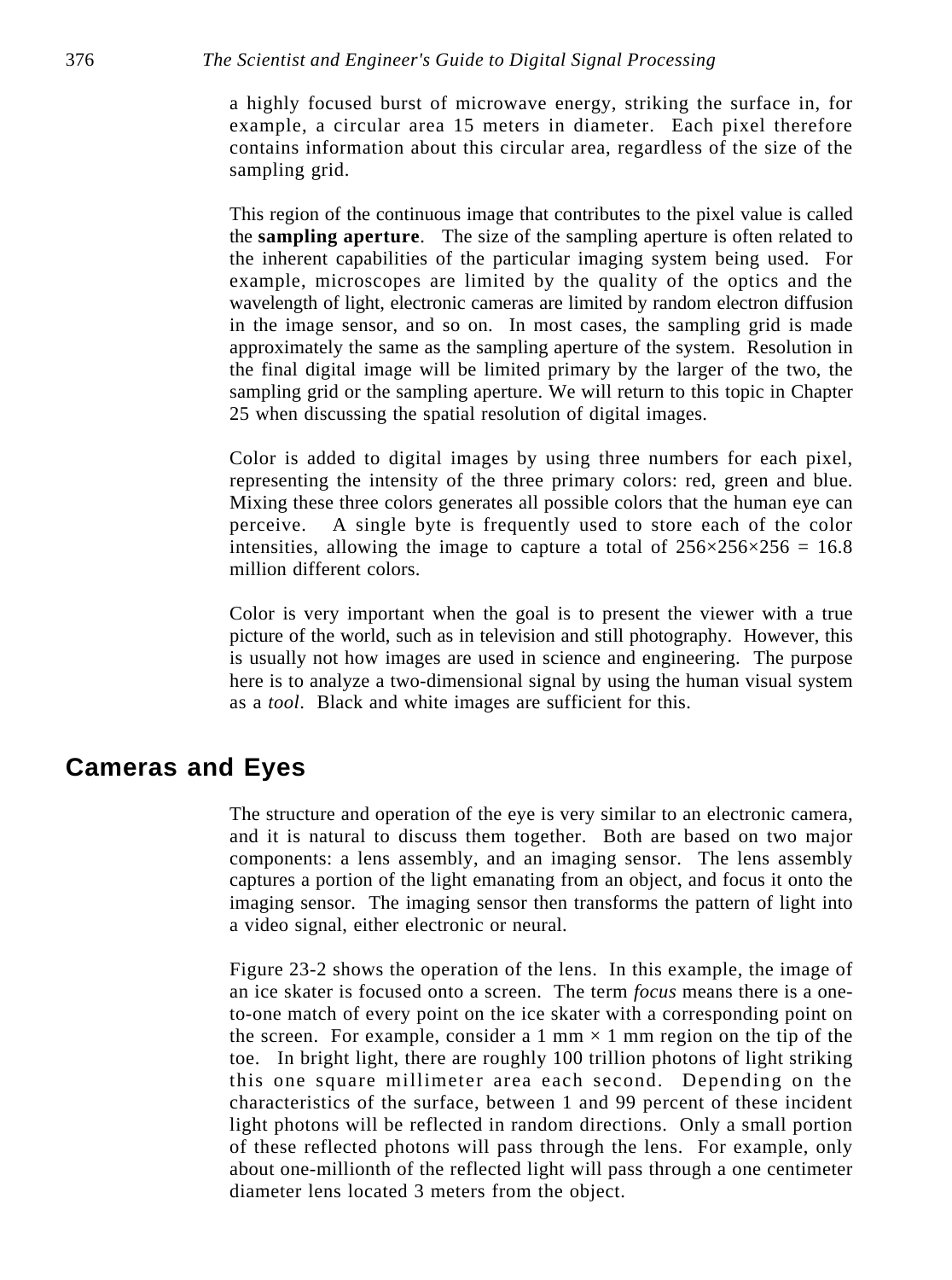



Focusing by a lens. A lens gathers light expanding from a point source, and force it to return to a point at another location. This allows a lens to project an image onto a surface.

Refraction in the lens changes the direction of the individual photons, depending on the location and angle they strike the glass/air interface. These direction changes cause light expanding from a single point to return to a single point on the projection screen. All of the photons that reflect from the toe *and* pass through the lens are brought back together at the "toe" in the projected image. In a similar way, a portion of the light coming from *any* point on the object will pass through the lens, and be focused to a corresponding point in the projected image.

Figures 23-3 and 23-4 illustrate the major structures in an electronic camera and the human eye, respectively. Both are light tight enclosures with a lens mounted at one end and an image sensor at the other. The camera is filled with air, while the eye is filled with a transparent liquid. Each lens system has two adjustable parameters: **focus** and **iris diameter**.

If the lens is not properly focused, each point on the object will project to a circular region on the imaging sensor, causing the image to be blurry. In the camera, focusing is achieved by physically moving the lens toward or away from the imaging sensor. In comparison, the eye contains two lenses, a bulge on the front of the eyeball called the cornea, and an adjustable lens inside the eye. The cornea does most of the light refraction, but is fixed in shape and location. Adjustment to the focusing is accomplished by the inner lens, a flexible structure that can be deformed by the action of the *ciliary muscles*. As these muscles contract, the lens flattens to bring the object into a sharp focus.

In both systems, the *iris* is used to control how much of the lens is exposed to light, and therefore the brightness of the image projected onto the imaging sensor. The iris of the eye is formed from opaque muscle tissue that can be contracted to make the *pupil* (the light opening) larger. The iris in a camera is a mechanical assembly that performs the same function.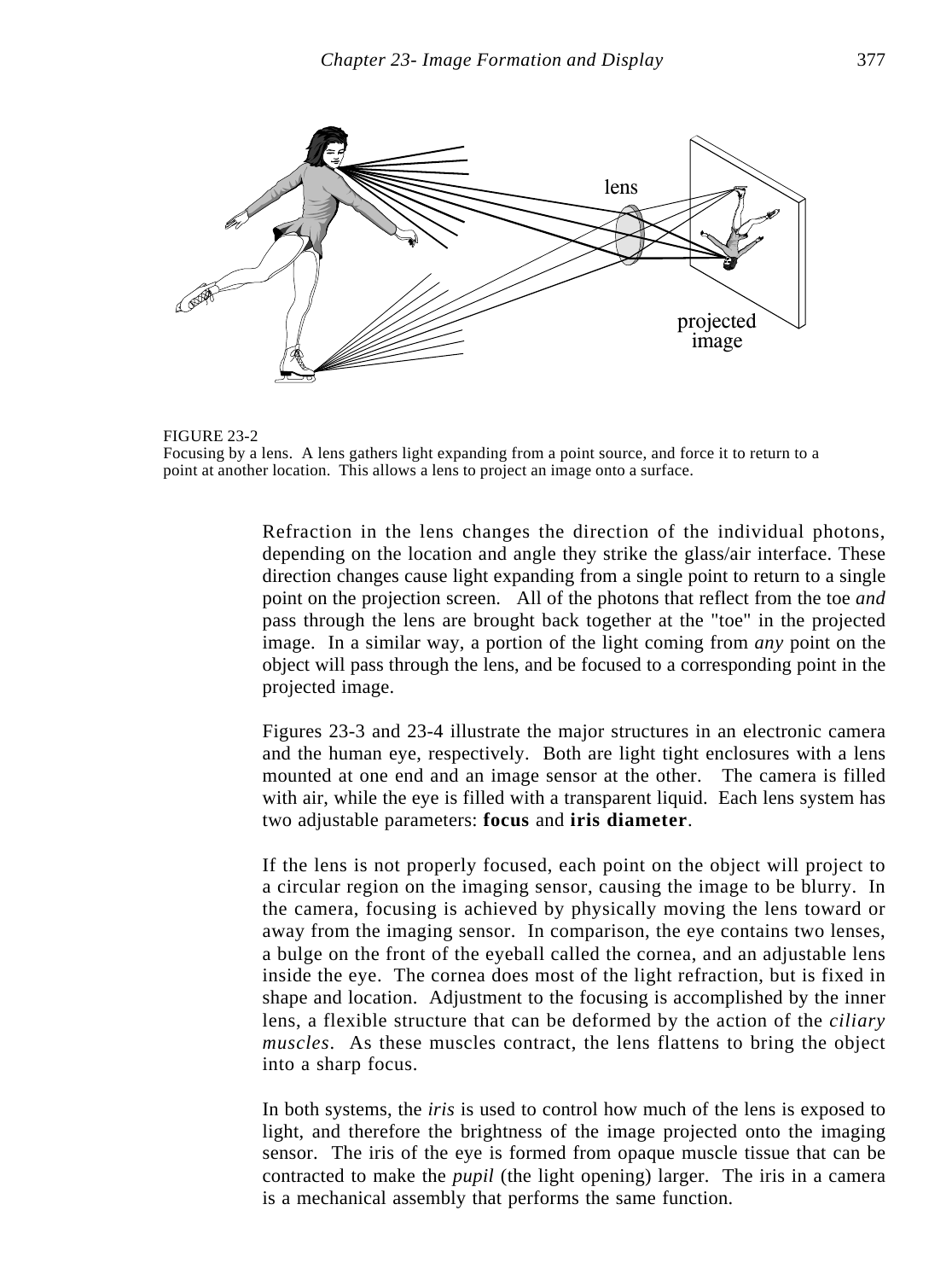The parameters in optical systems interact in many unexpected ways. For example, consider how the amount of available light and the sensitivity of the light sensor affects the *sharpness* of the acquired image. This is because the *iris diameter* and the *exposure time* are adjusted to transfer the proper amount of light from the scene being viewed to the image sensor. If more than enough light is available, the diameter of the iris can be reduced, resulting in a greater *depth-of-field* (the range of distance from the camera where an object remains in focus). A greater depth-of-field provides a sharper image when objects are at various distances. In addition, an abundance of light allows the exposure time to be reduced, resulting in less blur from camera shaking and object motion. Optical systems are full of these kinds of trade-offs.

An adjustable iris is necessary in both the camera and eye because the range of light intensities in the environment is much larger than can be directly handled by the light sensors. For example, the difference in light intensities between sunlight and moonlight is about one-million. Adding to this that reflectance can vary between 1% and 99%, results in a light intensity range of almost *one-hundred million*.

The **dynamic range** of an electronic camera is typically 300 to 1000, defined as the largest signal that can be measured, divided by the inherent noise of the device. Put another way, the maximum signal produced is 1 volt, and the rms noise in the dark is about 1 millivolt. Typical camera lenses have an iris that change the area of the light opening by a factor of about 300. This results in a typical electronic camera having a dynamic range of a few hundred thousand. Clearly, the same camera and lens assembly used in bright sunlight will be useless on a dark night.

In comparison, the eye operates over a dynamic range that nearly covers the large environmental variations. Surprisingly, the iris is not the main way that this tremendous dynamic range is achieved. From dark to light, the area of the pupil only changes by a factor of about 20. The light detecting nerve cells gradually adjust their sensitivity to handle the remaining dynamic range. For instance, it takes several minutes for your eyes to adjust to the low light after walking into a dark movie theater.

One way that DSP can improve images is by reducing the dynamic range an observer is required to view. That is, we do not want very light and very dark areas in the same image. A reflection image is formed from *two* image signals: the two-dimensional pattern of how the scene is *illuminated*, multiplied by the two-dimensional pattern of *reflectance* in the scene. The pattern of reflectance has a dynamic range of less than 100, because all ordinary materials reflect between 1% and 99% of the incident light. This is where most of the *image information* is contained, such as where objects are located in the scene and what their surface characteristics are. In comparison, the illumination signal depends on the light sources around the objects, but not on the objects themselves. The illumination signal can have a dynamic range of millions, although 10 to 100 is more typical within a single image. The illumination signal carries little interesting information,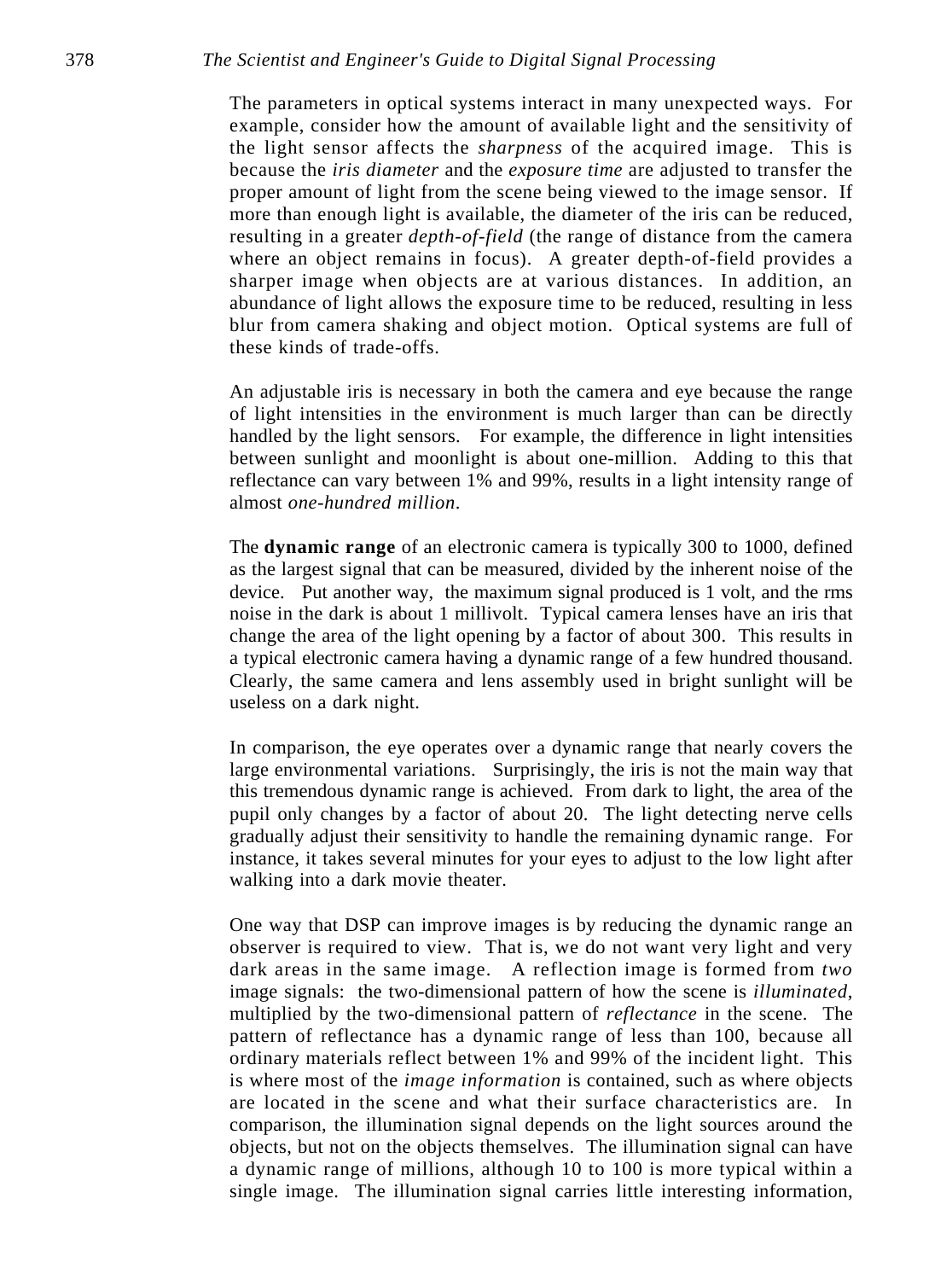Diagram of an electronic camera. Focusing is achieved by moving the lens toward or away from the imaging sensor. The amount of light reaching the sensor is controlled by the iris, a mechanical device that changes the effective diameter of the lens. The most common imaging sensor in present day cameras is the CCD, a two-dimensional array of light sensitive elements.



FIGURE 23-4

Diagram of the human eye. The eye is a liquid filled sphere about 3 cm in diameter, enclosed by a tough outer case called the sclera. Focusing is mainly provided by the cornea, a fixed lens on the front of the eye. The focus is adjusted by contracting muscles attached to a flexible lens within the eye. The amount of light entering the eye is controlled by the iris, formed from opaque muscle tissue covering a portion of the lens. The rear hemisphere of the eye contains the retina, a layer of light sensitive nerve cells that converts the image to a neural signal in the optic nerve.

> but can degrade the final image by increasing its dynamic range. DSP can improve this situation by suppressing the illumination signal, allowing the reflectance signal to dominate the image. The next chapter presents an approach for implementing this algorithm.

> The light sensitive surface that covers the rear of the eye is called the **retina**. As shown in Fig. 23-5, the retina can be divided into three main layers of specialized nerve cells: one for converting light into neural signals, one for image processing, and one for transferring information to the optic nerve leading to the brain. In nearly all animals, these layers are seemingly *backward.* That is, the light sensitive cells are in last layer, requiring light to pass through the other layers before being detected.

> There are two types of cells that detect light: **rods** and **cones**, named for their physical appearance under the microscope. The rods are specialized in operating with very little light, such as under the nighttime sky. Vision appears very *noisy* in near darkness, that is, the image appears to be filled with a continually changing grainy pattern. This results from the image signal being very weak, and is not a limitation of the eye. There is so little light entering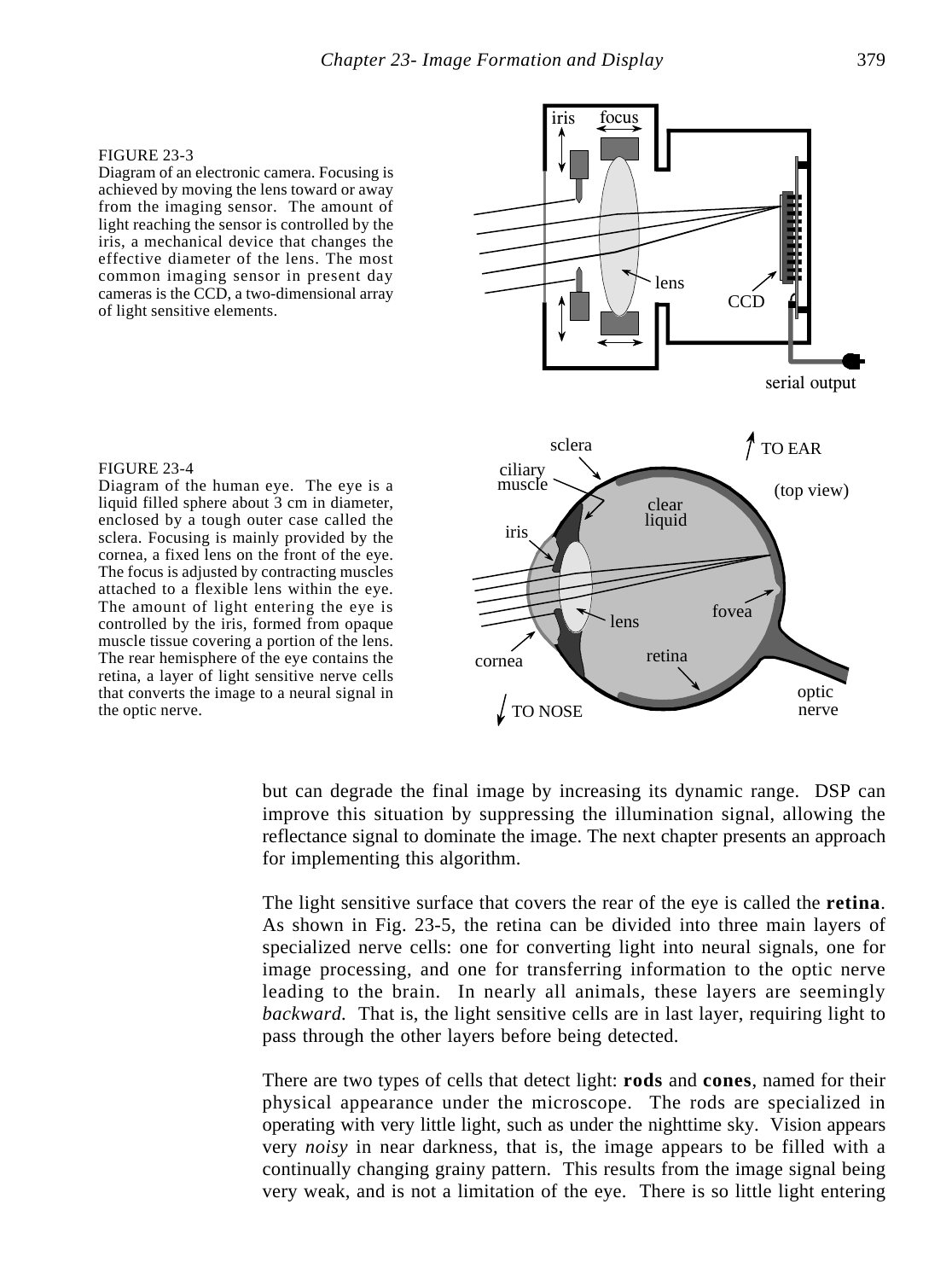the eye, the random detection of individual photons can be seen. This is called *statistical noise*, and is encountered in all low-light imaging, such as military night vision systems. Chapter 25 will revisit this topic. Since rods cannot detect color, low-light vision is in black and white.

The cone receptors are specialized in distinguishing color, but can only operate when a reasonable amount of light is present. There are three types of cones in the eye: red sensitive, green sensitive, and blue sensitive. This results from their containing different *photopigments*, chemicals that absorbs different wavelengths (colors) of light. Figure 23-6 shows the wavelengths of light that trigger each of these three receptors. This is called **RGB encoding**, and is how color information leaves the eye through the optic nerve. The human perception of color is made more complicated by neural processing in the lower levels of the brain. The RGB encoding is converted into another encoding scheme, where colors are classified as: red *or* green, blue *or* yellow, and light *or* dark.

RGB encoding is an important limitation of human vision; the wavelengths that exist in the environment are lumped into only three broad categories. In comparison, specialized cameras can separate the optical spectrum into hundreds or thousands of individual colors. For example, these might be used to classify cells as cancerous or healthy, understand the physics of a distant star, or see camouflaged soldiers hiding in a forest. Why is the eye so limited in detecting color? Apparently, all humans need for survival is to find a *red* apple, among the *green* leaves, silhouetted against the *blue* sky.

Rods and cones are roughly 3 µm wide, and are closely packed over the entire 3 cm by 3 cm surface of the retina. This results in the retina being composed of an array of roughly  $10,000 \times 10,000 = 100$  million receptors. In comparison, the optic nerve only has about one-million nerve fibers that connect to these cells. On the average, each optic nerve fiber is connected to roughly 100 light receptors through the connecting layer. In addition to consolidating information, the connecting layer enhances the image by sharpening edges and suppressing the illumination component of the scene. This biological image processing will be discussed in the next chapter.

Directly in the center of the retina is a small region called the **fovea** (Latin for *pit*), which is used for high resolution vision (see Fig. 23-4). The fovea is different from the remainder of the retina in several respects. First, the optic nerve and interconnecting layers are pushed to the side of the fovea, allowing the receptors to be more directly exposed to the incoming light. This results in the fovea appearing as a small depression in the retina. Second, only cones are located in the fovea, and they are more tightly packed that in the remainder of the retina. This absence of rods in the fovea explains why night vision is often better when looking to the *side* of an object, rather than directly at it. Third, each optic nerve fiber is influenced by only a few cones, proving good localization ability. The fovea is surprisingly small. At normal reading distance, the fovea only sees about a 1 mm diameter area, less than the size of a single letter! The resolution is equivalent to about a  $20\times20$  grid of pixels within this region.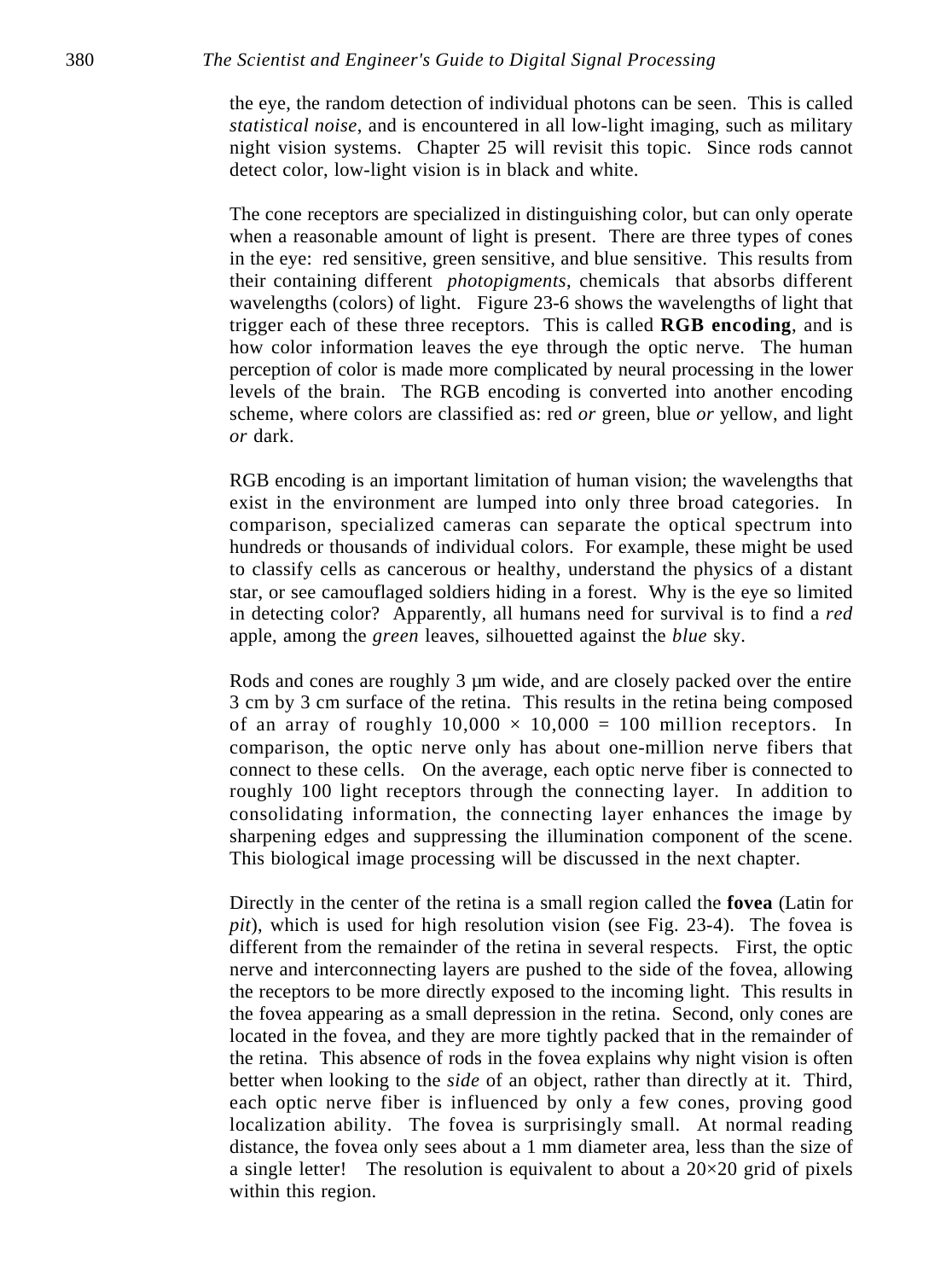

The human retina. The retina contains three principle layers: (1) the rod and cone light receptors, (2) an intermediate layer for data reduction and image processing, and (3) the optic nerve fibers that lead to the brain. The structure of these layers is seemingly *backward*, requiring light to pass through the other layers before reaching the light receptors.

Human vision overcomes the small size of the fovea by jerky eye movements called **saccades**. These abrupt motions allow the high resolution fovea to rapidly scan the field of vision for pertinent information. In addition, saccades present the rods and cones with a continually changing pattern of light. This is important because of the natural ability of the retina to adapt to changing levels of light intensity. In fact, if the eye is forced to remain fixed on the same scene, detail and color begin to fade in a few seconds.

The most common image sensor used in electronic cameras is the **charge coupled device** (**CCD**). The CCD is an integrated circuit that replaced most vacuum tube cameras in the 1980s, just as transistors replaced vacuum tube amplifiers twenty years before. The heart of the CCD is a thin wafer of

### FIGURE 23-6

Spectral response of the eye. The three types of cones in the human eye respond to different sections of the optical spectrum, roughly corresponding to red, green, and blue. Combinations of these three form all colors that humans can perceive. The cones do not have enough sensitivity to be used in low-light environments, where the rods are used to detect the image. This is why colors are difficult to perceive at night.

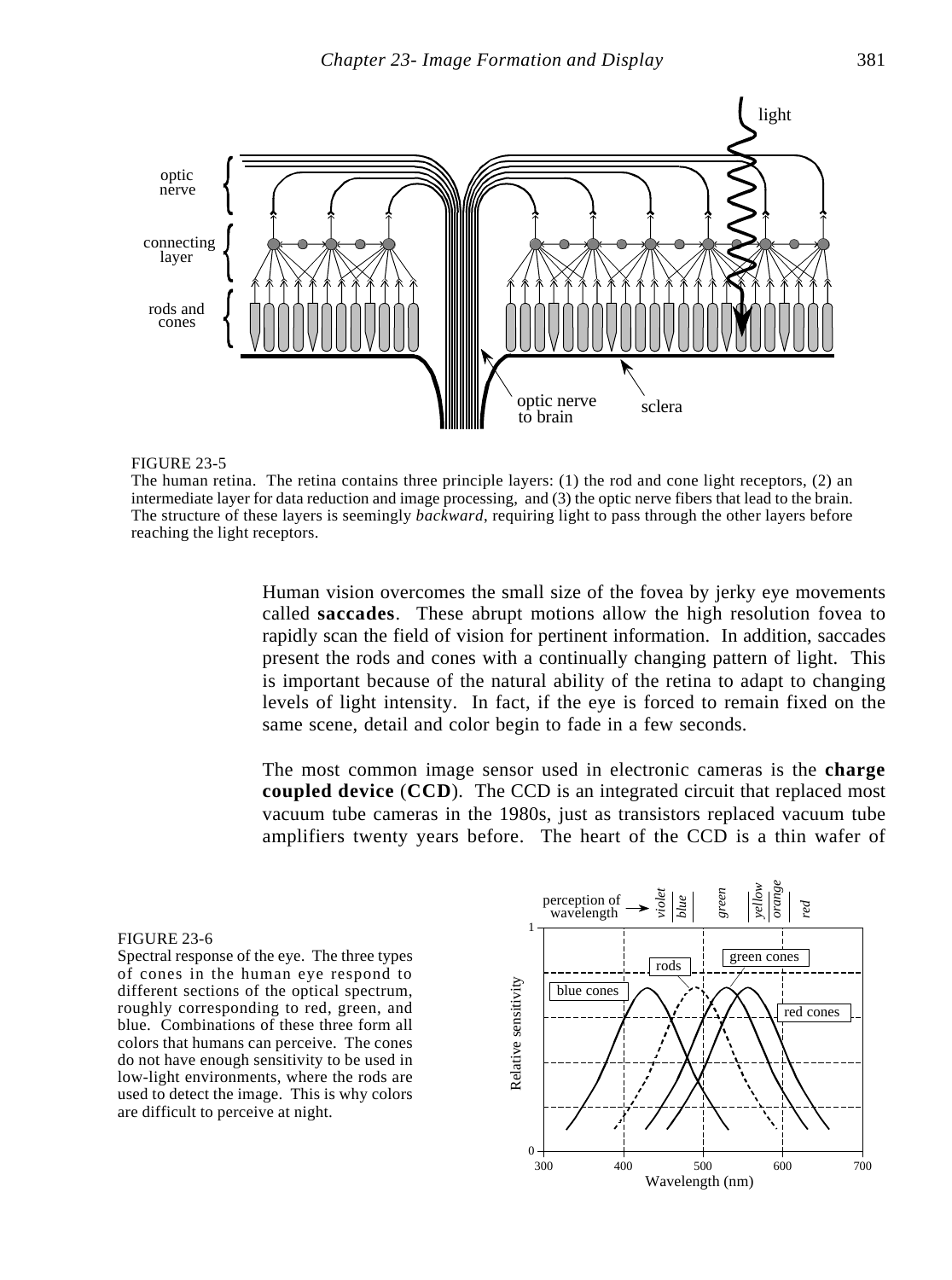silicon, typically about 1 cm square. As shown by the cross-sectional view in Fig. 23-7, the backside is coated with a thin layer of metal connected to ground potential. The topside is covered with a thin electrical insulator, and a repetitive pattern of electrodes. The most common type of CCD is the **three phase readout**, where every third electrode is connected together. The silicon used is called *p-type*, meaning it has an excess of positive charge carriers called *holes*. For this discussion, a hole can be thought of as a positively charged particle that is free to move around in the silicon. Holes are represented in this figure by the "+" symbol.

In (a), +10 volts is applied to one of the three phases, while the other two are held at 0 volts. This causes the holes to move away from every third electrode, since positive charges are repelled by a positive voltage. This forms a region under these electrodes called a **well**, a shortened version of the physics term: *potential well*.

Each well in the CCD is a very efficient light sensor. As shown in (b), a single photon of light striking the silicon converts its energy into the formation of two charged particles, one electron, and one hole. The hole moves away, leaving the electron stuck in the well, held by the positive voltage on the electrode. Electrons in this illustration are represented by the "-" symbol. During the **integration period**, the pattern of light striking the CCD is transferred into a pattern of charge within the CCD wells. Dimmer light sources require longer integration periods. For example, the integration period for standard television is 1/60th of a second, while astrophotography can accumulate light for many hours.

Readout of the electronic image is quite clever; the accumulated electrons in each well are *pushed* to the output amplifier. As shown in (c), a positive voltage is placed on *two* of the phase lines. This results in each well expanding to the right. As shown in (d), the next step is to remove the voltage from the first phase, causing the original wells to collapse. This leaves the accumulated electrons in one well to the right of where they started. By repeating this pulsing sequence among the three phase lines, the accumulated electrons are pushed to the right until they reach a **charge sensitive amplifier**. This is a fancy name for a capacitor followed by a unity gain buffer. As the electrons are pushed from the last well, they flow onto the capacitor where they produce a voltage. To achieve high sensitivity, the capacitors are made extremely small, usually less than  $1 \rho F$ . This capacitor and amplifier are an integral part of the CCD, and are made on the same piece of silicon. The signal leaving the CCD is a sequence of voltage levels proportional to the amount of light that has fallen on sequential wells.

Figure 23-8 shows how the two-dimensional image is read from the CCD. After the integration period, the charge accumulated in each well is moved up the column, one row at a time. For example, all the wells in row 15 are first moved into row 14, then row 13, then row 12, etc. Each time the rows are moved up, all the wells in row number 1 are transferred into the **horizontal register**. This is a group of specialized CCD wells that rapidly move the charge in a horizontal direction to the charge sensitive amplifier.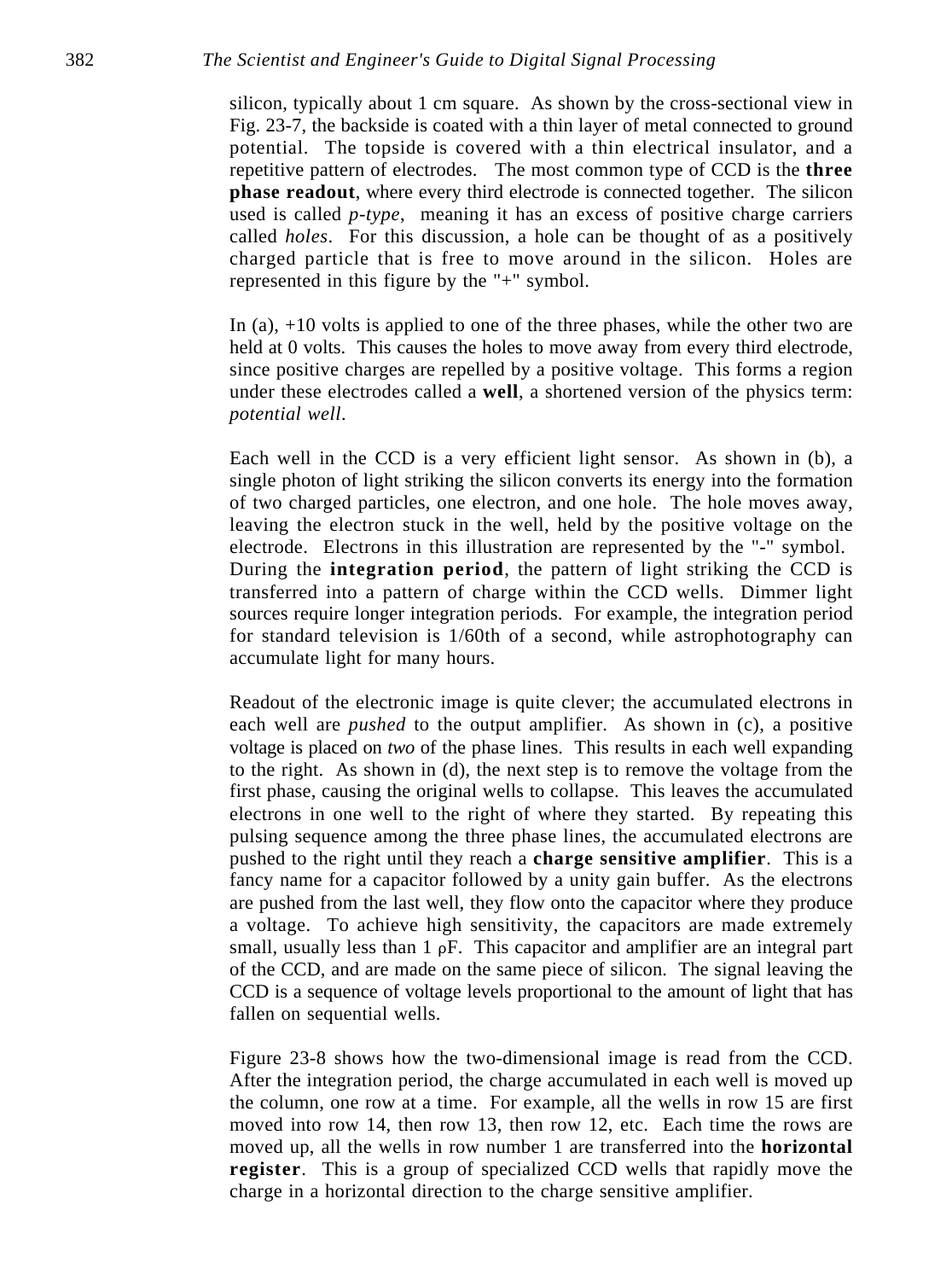

Operation of the charge coupled device (CCD). As shown in this cross-sectional view, a thin sheet of p-type silicon is covered with an insulating layer and an array of electrodes. The electrodes are connected in groups of three, allowing three separate voltages to be applied:  $\phi$ 1,  $\phi$ 2, and  $\phi$ 3. When a positive voltage is applied to an electrode, the holes (i.e., the positive charge carriers indicated by the "+") are pushed away. This results in an area depleted of holes, called a *well*. Incoming light generates holes and electrons, resulting in an accumulation of electrons confined to each well (indicated by the "-"). By manipulating the three electrode voltages, the electrons in each well can be moved to the edge of the silicon where a charge sensitive amplifier converts the charge into a voltage.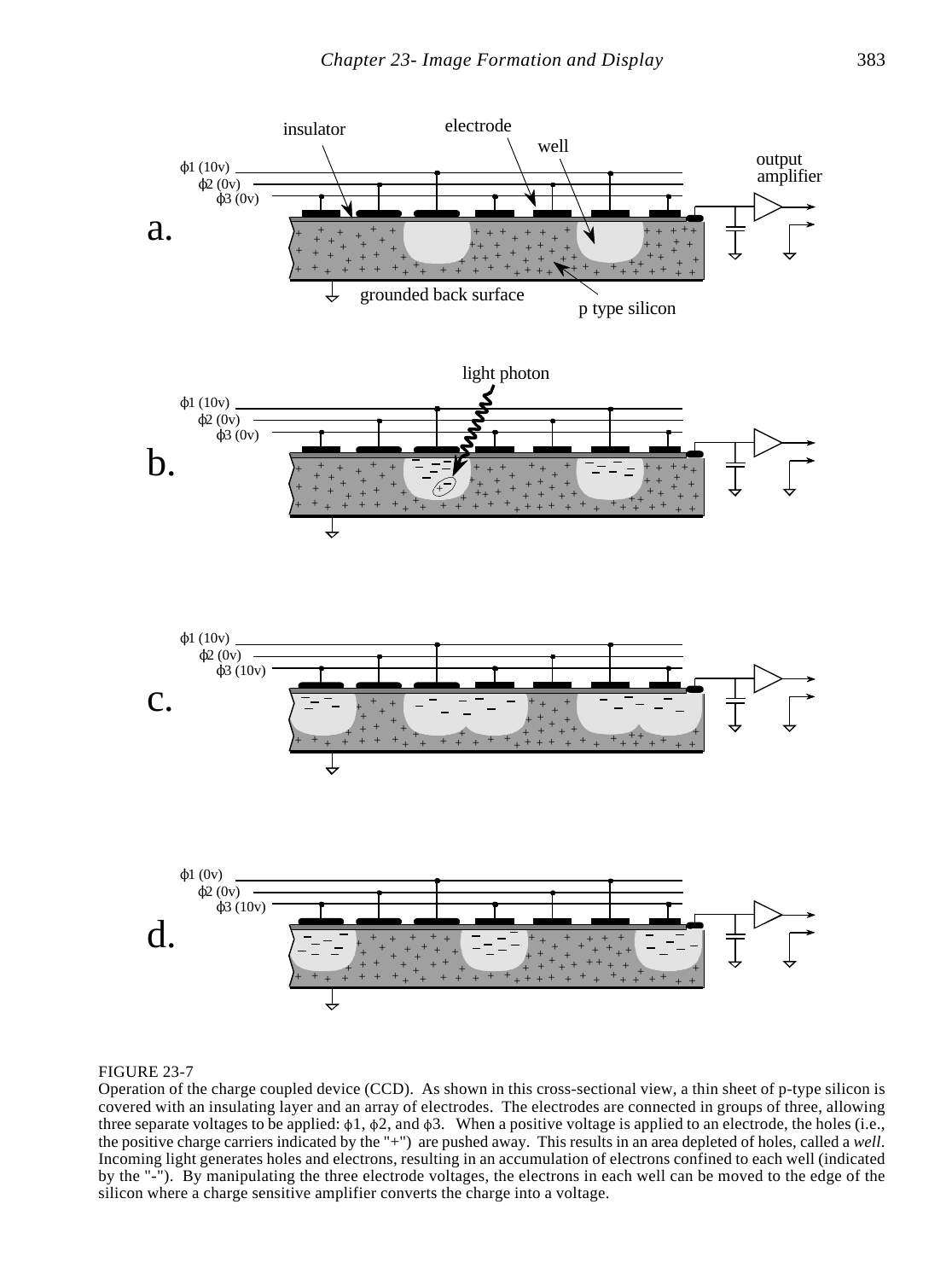

Architecture of the CCD. The imaging wells of the CCD are arranged in columns. During readout, the charge from each well is moved up the column into a horizontal register. The horizontal register is then readout into the charge sensitive preamplifier.

Notice that this architecture converts a two-dimensional array into a serial data stream in a particular sequence. The first pixel to be read is at the top-left corner of the image. The readout then proceeds from left-to-right on the first line, and then continues from left-to-right on subsequent lines. This is called **row major order**, and is almost always followed when a two-dimensional array (image) is converted to sequential data.

### **Television Video Signals**

Although over 50 years old, the standard television signal is still one of the most common way to transmit an image. Figure 23-9 shows how the television signal appears on an oscilloscope. This is called **composite video**, meaning that there are vertical and horizontal synchronization (sync) pulses mixed with the actual picture information. These pulses are used in the television receiver to synchronize the vertical and horizontal deflection circuits to match the video being displayed. Each second of standard video contains 30 complete images, commonly called **frames**. A video engineer would say that each frame contains 525 **lines**, the television jargon for what programmers call *rows*. This number is a little deceptive because only 480 to 486 of these lines contain video information; the remaining 39 to 45 lines are reserved for sync pulses to keep the television's circuits synchronized with the video signal.

Standard television uses an **interlaced** format to reduce *flicker* in the displayed image. This means that all the odd lines of each frame are transmitted first, followed by the even lines. The group of odd lines is called the **odd field**, and the group of even lines is called the **even field**. Since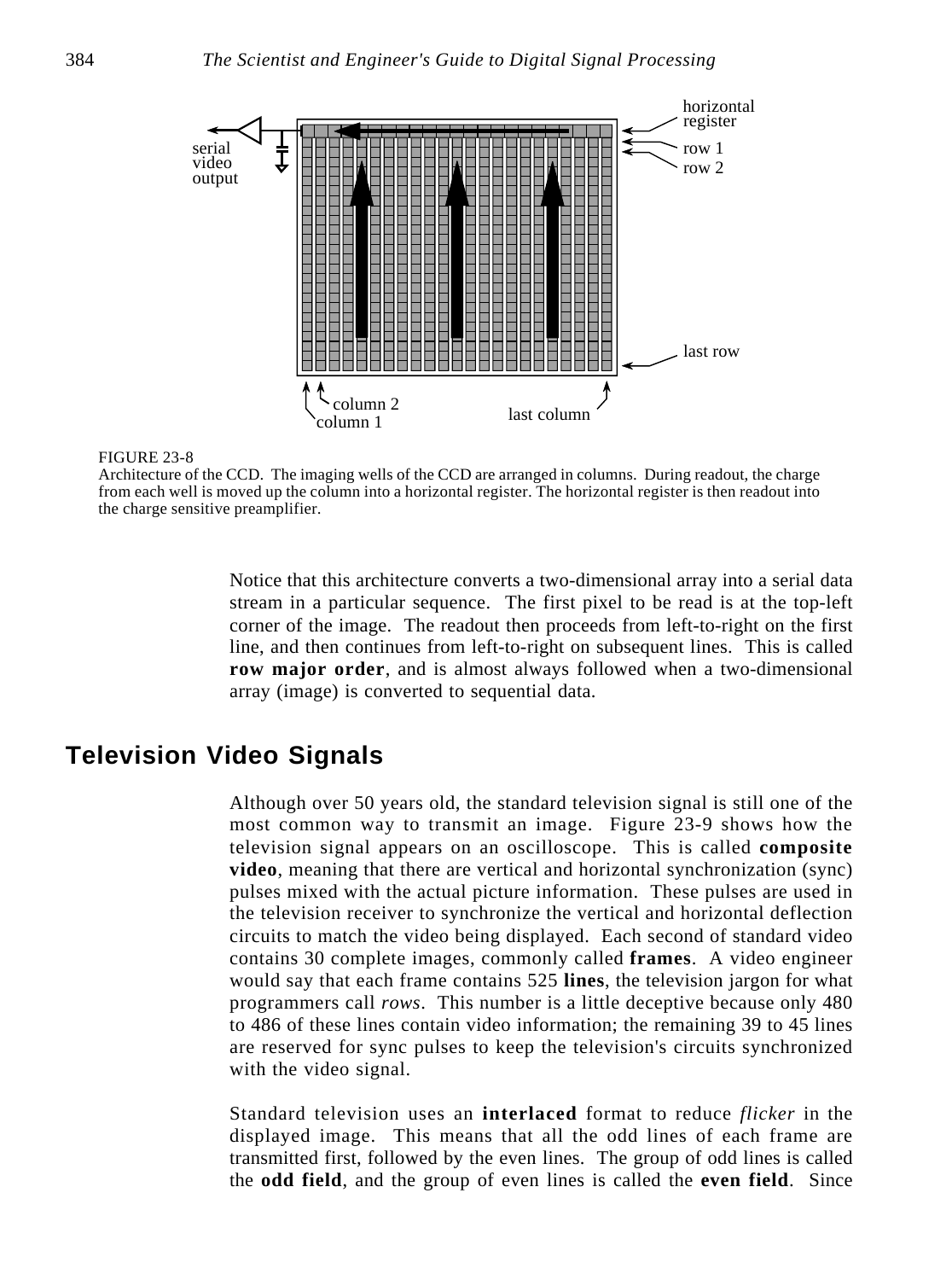

Composite video. The NTSC video signal consists of 30 complete frames (images) per second, with each frame containing 480 to 486 lines of video. Each frame is broken into two fields, one containing the odd lines and the other containing the even lines. Each field starts with a group of vertical sync pulses, followed by successive lines of video information separated by horizontal sync pulses. (The horizontal axis of this figure is not drawn to scale).

each frame consists of two fields, the video signal transmits 60 fields per second. Each field starts with a complex series of vertical sync pulses lasting 1.3 milliseconds. This is followed by either the even or odd lines of video. Each line lasts for 63.5 microseconds, including a 10.2 microsecond horizontal sync pulse, separating one line from the next. Within each line, the analog voltage corresponds to the grayscale of the image, with brighter values being in the direction *away* from the sync pulses. This places the sync pulses beyond the black range. In video jargon, the sync pulses are said to be *blacker than black*.

The hardware used for analog-to-digital conversion of video signals is called a **frame grabber**. This is usually in the form of an electronics card that plugs into a computer, and connects to a camera through a coaxial cable. Upon command from software, the frame grabber waits for the beginning of the next frame, as indicated by the vertical sync pulses. During the following two fields, each line of video is sampled many times, typically 512, 640 or 720 samples per line, at 8 bits per sample. These samples are stored in memory as one row of the digital image.

This way of acquiring a digital image results in an important difference between the vertical and horizontal directions. Each row in the digital image corresponds to one line in the video signal, and therefore to one row of wells in the CCD. Unfortunately, the columns are not so straightforward. In the CCD, each row contains between about 400 and 800 wells (columns), depending on the particular device used. When a row of wells is read from the CCD, the resulting line of video is filtered into a smooth analog signal, such as in Fig. 23-9. In other words, the video signal does not depend on how many columns are present in the CCD. The resolution in the horizontal direction is limited by how rapidly the analog signal is allowed to change. This is usually set at 3.2 MHz for color television, resulting in a risetime of about 100 nanoseconds, i.e., about 1/500th of the 53.2 microsecond video line.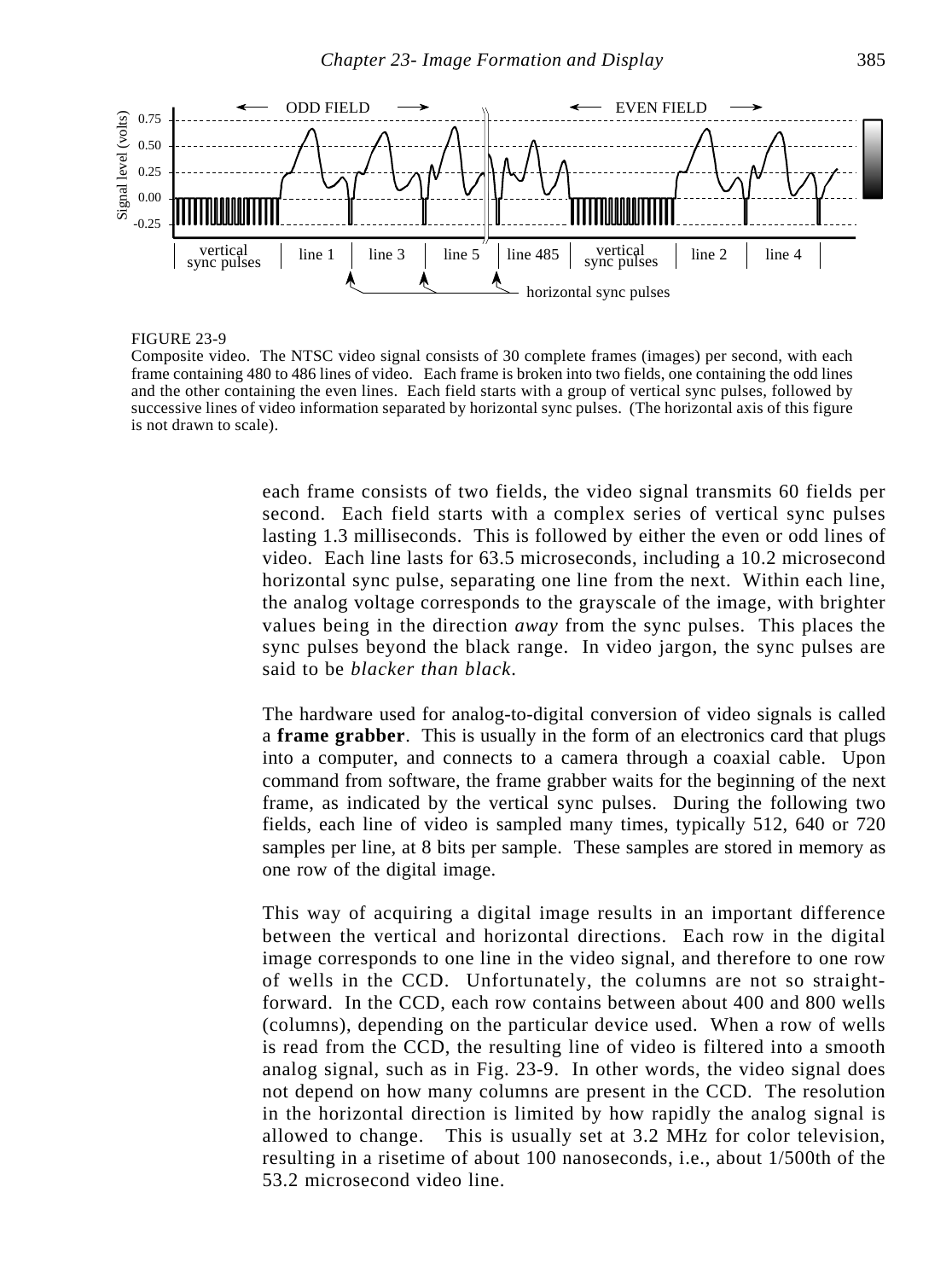When the video signal is digitized in the frame grabber, it is converted back into columns. However, these columns in the digitized image have *no relation* to the columns in the CCD. The number of columns in the digital image depends solely on how many times the frame grabber samples each line of video. For example, a CCD might have 800 wells per row, while the digitized image might only have 512 pixels (i.e., columns) per row.

The number of columns in the digitized image is also important for another reason. The standard television image has an **aspect ratio** of 4 to 3, i.e., it is slightly wider than it is high. Motion pictures have the wider aspect ratio of 25 to 9. CCDs used for scientific applications often have an aspect ratio of 1 to 1, i.e., a perfect square. In any event, the aspect ratio of a CCD is fixed by the placement of the electrodes, and cannot be altered. However, the aspect ratio of the digitized image depends on the number of samples per line. This becomes a problem when the image is displayed, either on a video monitor or in a hardcopy. If the aspect ratio isn't properly reproduced, the image looks squashed horizontally or vertically.

The 525 line video signal described here is called **NTSC** (National Television Systems Committee), a standard defined way back in 1954. This is the system used in the United States and Japan. In Europe there are two similar standards called **PAL** (Phase Alternation by Line) and **SECAM** (Sequential Chrominance And Memory). The basic concepts are the same, just the numbers are different. Both PAL and SECAM operate with 25 interlaced frames per second, with 625 lines per frame. Just as with NTSC, some of these lines occur during the vertical sync, resulting in about 576 lines that carry picture information. Other more subtle differences relate to how color and sound are added to the signal.

The most straightforward way of transmitting color television would be to have three separate analog signals, one for each of the three colors the human eye can detect: red, green and blue. Unfortunately, the historical development of television did not allow such a simple scheme. The color television signal was developed to allow existing black and white television sets to remain in use without modification. This was done by retaining the same signal for brightness information, but adding a separate signal for color information. In video jargon, the brightness is called the *luminance signal*, while the color is the *chrominance signal*. The chrominance signal is contained on a 3.58 MHz carrier wave added to the black and white video signal. Sound is added in this same way, on a 4.5 MHz carrier wave. The television receiver separates these three signals, processes them individually, and recombines them in the final display.

# **Other Image Acquisition and Display**

Not all images are acquired an entire frame at a time. Another very common way is by **line scanning**. This involves using a detector containing a onedimensional array of pixels, say, 2048 pixels long by 1 pixel wide. As an object is moved past the detector, the image is acquired line-by-line. Line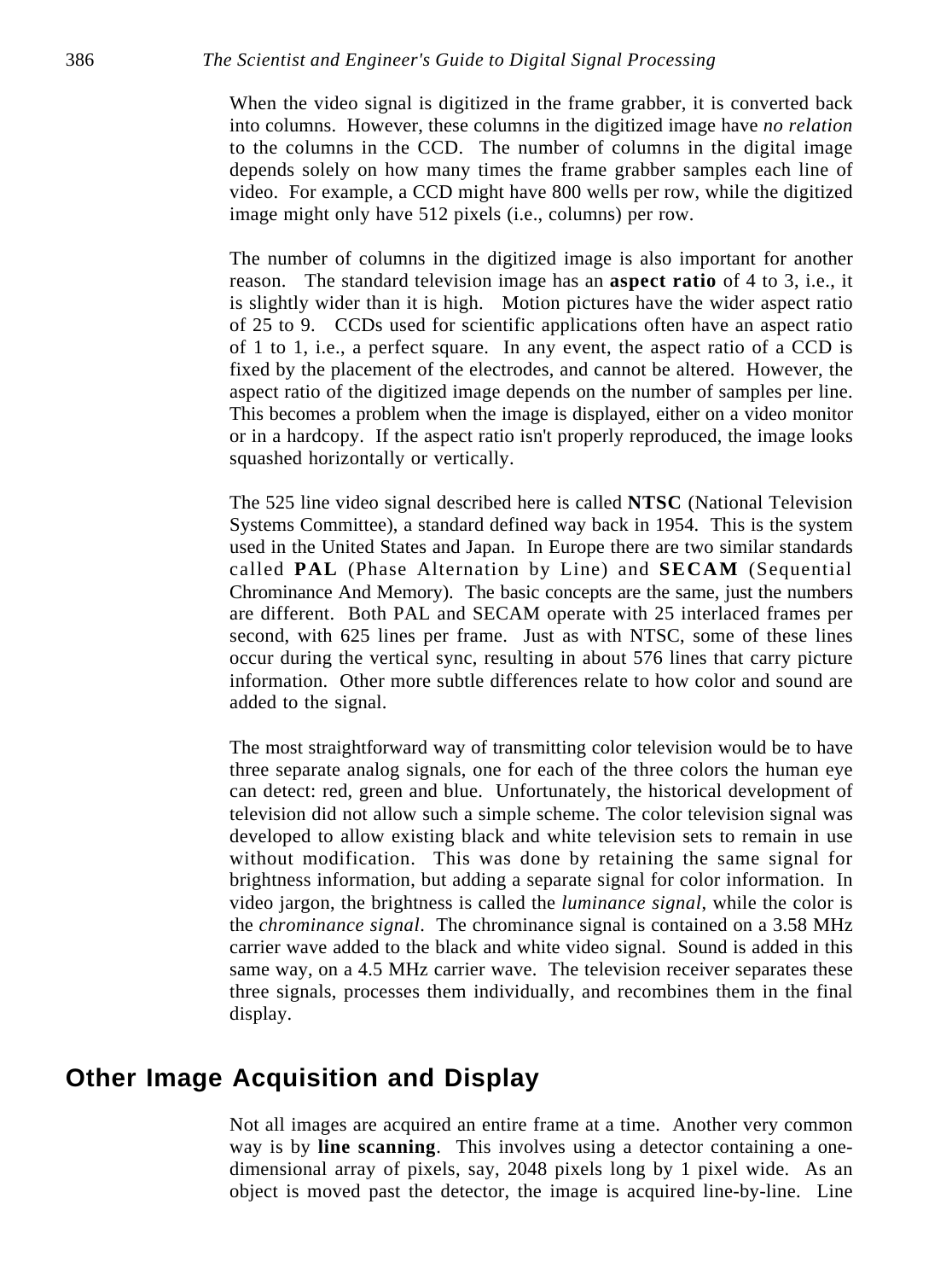scanning is used by fax machines and airport x-ray baggage scanners. As a variation, the object can be kept stationary while the detector is moved. This is very convenient when the detector is already mounted on a moving object, such as an aircraft taking images of the ground beneath it. The advantage of line scanning is that *speed* is traded for detector *simplicity*. For example, a fax machine may take several seconds to scan an entire page of text, but the resulting image contains thousands of rows and columns.

An even more simplified approach is to acquire the image **point-by-point**. For example, the microwave image of Venus was acquired one pixel at a time. Another example is the *scanning probe microscope*, capable of imaging individual atoms. A small probe, often consisting of only a single atom at its tip, is brought exceedingly close to the sample being imaged. Quantum mechanical effects can be detected between the probe and the sample, allowing the probe to be stopped an exact distance from the sample's surface. The probe is then moved over the surface of the sample, keeping a constant distance, tracing out the peaks and valleys. In the final image, each pixel's value represents the elevation of the corresponding location on the sample's surface.

Printed images are divided into two categories: **grayscale** and **halftone**. Each pixel in a grayscale image is a shade of gray between black and white, such as in a photograph. In comparison, each pixel in a halftone image is formed from many individual *dots*, with each dot being completely black or completely white. Shades of gray are produced by alternating various numbers of these black and white dots. For example, imagine a laser printer with a resolution of 600 dots-per-inch. To reproduce 256 levels of brightness between black and white, each pixel would correspond to an array of 16 by 16 printable dots. Black pixels are formed by making all of these 256 dots black. Likewise, white pixels are formed making all of these 256 dots white. Midgray has one-half of the dots white and one-half black. Since the individual dots are too small to be seen when viewed at a normal distance, the eye is fooled into thinking a grayscale has been formed.

Halftone images are easier for printers to handle, including photocopy machines. The disadvantage is that the image quality is often worse than grayscale pictures.

### **Brightness and Contrast Adjustments**

An image must have the proper **brightness** and **contrast** for easy viewing. Brightness refers to the overall lightness or darkness of the image. Contrast is the *difference* in brightness between objects or regions. For example, a white rabbit running across a snowy field has *poor* contrast, while a black dog against the same white background has *good* contrast. Figure 23-10 shows four possible ways that brightness and contrast can be misadjusted. When the brightness is too high, as in (a), the whitest pixels are saturated, destroying the detail in these areas. The reverse is shown in (b), where the brightness is set too low, saturating the blackest pixels. Figure (c) shows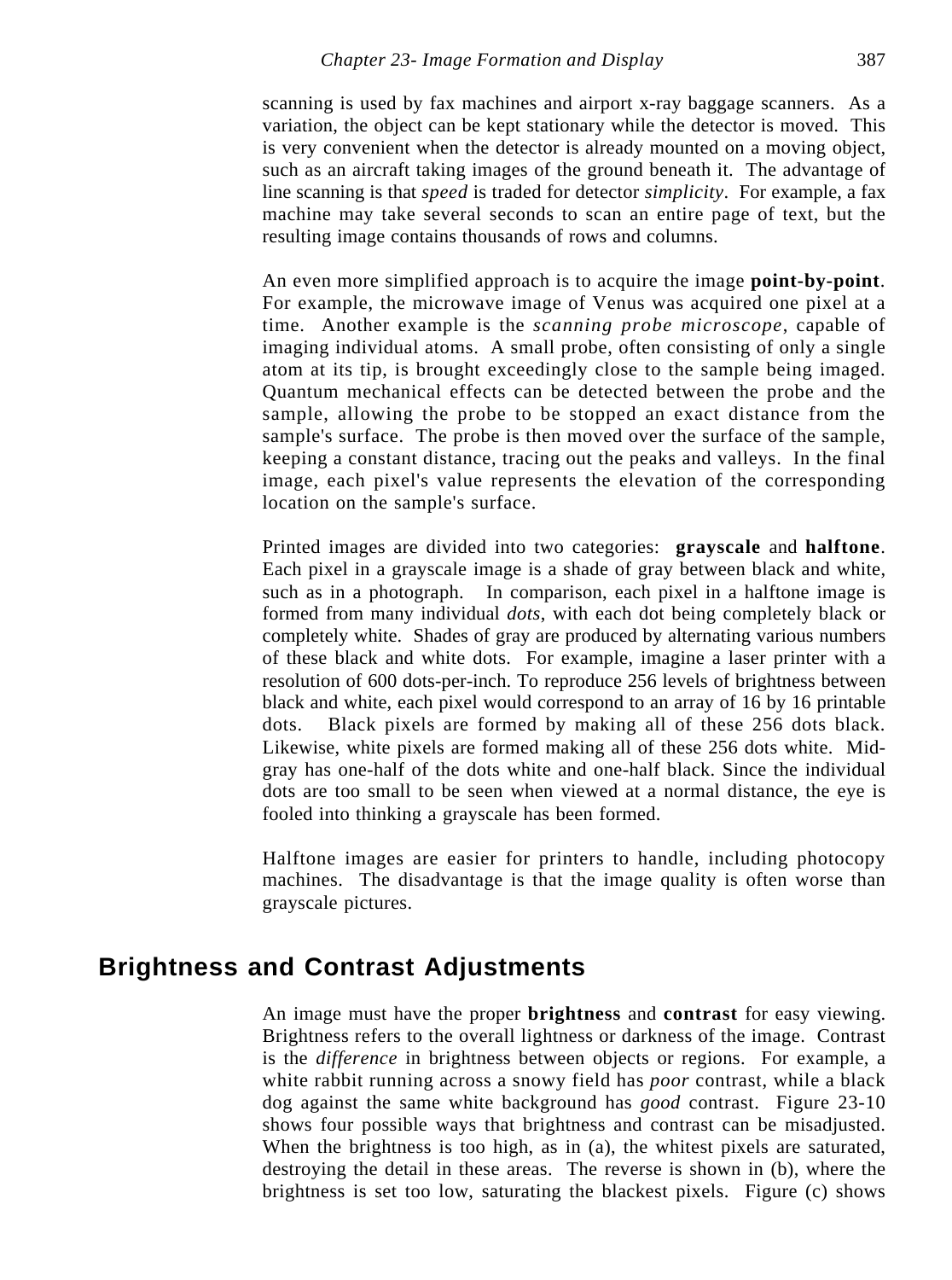

a. Brightness too high b. Brightness too low



c. Contrast too high d. Contrast too low





Brightness and contrast adjustments. Increasing the *brightness* makes every pixel in the image becomes lighter. In comparison, increasing the *contrast* makes the light areas become lighter, and the dark areas become darker. These images show the effect of misadjusting the brightness and contrast.

> the contrast set to high, resulting in the blacks being too black, and the whites being too white. Lastly, (d) has the contrast set too low; all of the pixels are a mid-shade of gray making the objects fade into each other.

> Figures 23-11 and 23-12 illustrate *brightness* and *contrast* in more detail. A test image is displayed in Fig. 23-12, using six different brightness and contrast levels. Figure 23-11 shows the construction of the test image, an array of 80×32 pixels, with each pixel having a value between 0 and 255. The backgound of the test image is filled with random noise, uniformly distributed between 0 and 255. The three square boxes have pixel values of 75, 150 and 225, from left-to-right. Each square contains two triangles with pixel values only slightly different from their surroundings. In other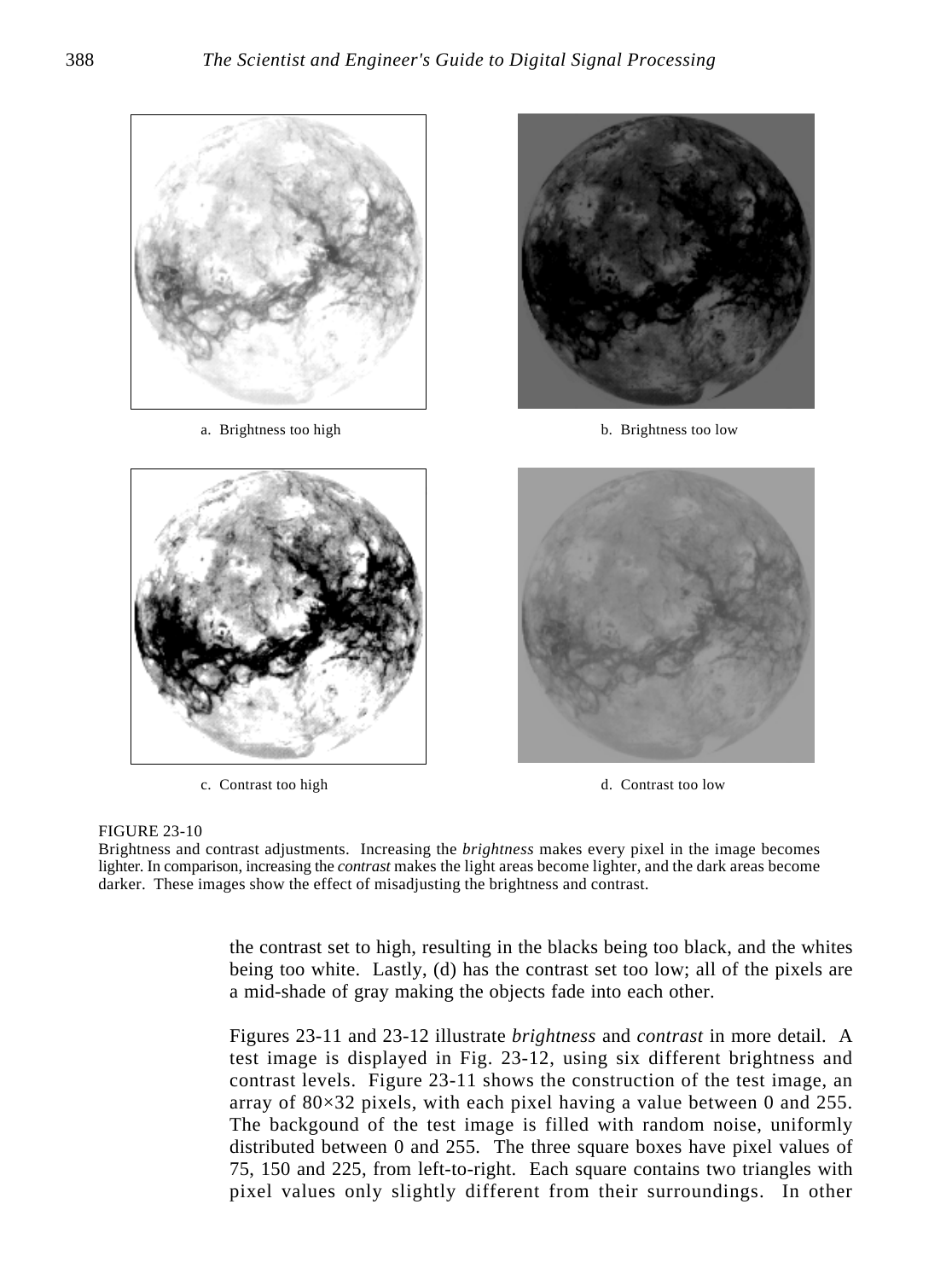Brightness and contrast test image. This is the structure of the digital image used in Fig. 23-12. The three squares form dark, medium, and bright objects, each containing two low contrast triangles. This figure indicates the digital numbers (DN) of the pixels in each region.



words, there is a dark region in the image with faint detail, this is a medium region in the image with faint detail, and there is a bright region in the image with faint detail.

Figure 23-12 shows how adjustment of the contrast and brightness allows different features in the image to be visualized. In (a), the brightness and contrast are set at the *normal* level, as indicated by the **B and C slide bars** at the left side of the image. Now turn your attention to the graph shown with each image, called an **output transform**, an **output look-up table**, or a **gamma curve**. This controls the hardware that displays the image. The value of each pixel in the stored image, a number between 0 and 255, is passed through this look-up table to produces another number between 0 and 255. This new digital number drives the video intensity circuit, with 0 through 255 being transformed into black through white, respectively. That is, the look-up table maps the stored numbers into the displayed brightness.

Figure (a) shows how the image appears when the output transform is set to do *nothing*, i.e., the digital output is identical to the digital input. Each pixel in the noisy background is a random shade of gray, equally distributed between black and white. The three boxes are displayed as dark, medium and light, clearly distinct from each other. The problem is, the triangles inside each square cannot be easily seen; the contrast is too low for the eye to distinguished these regions from their surroundings.

Figures (b)  $\&$  (c) shows the effect of changing the brightness. Increasing the brightness shifts the output transform to the *left*, while decreasing the brightness shifts it to the *right*. Increasing the brightness makes *every* pixel in the image appear lighter. Conversely, decreasing the brightness makes *every* pixel in the image appear darker. These changes can improve the viewability of excessively dark or light areas in the image, but will **saturate** the image if taken too far. For example, all of the pixels in the far right square in (b) are displayed with full intensity, i.e., 255. The opposite effect is shown in (c), where all of the pixels in the far left square are displayed as blackest black, or digital number 0. Since all the pixels in these regions have the same value, the triangles are completely wiped out. Also notice that *none* of the triangles in (b) and (c) are easier to see than in (a). Changing the brightness provides little (if any) help in distinguishing low contrast objects from their surroundings.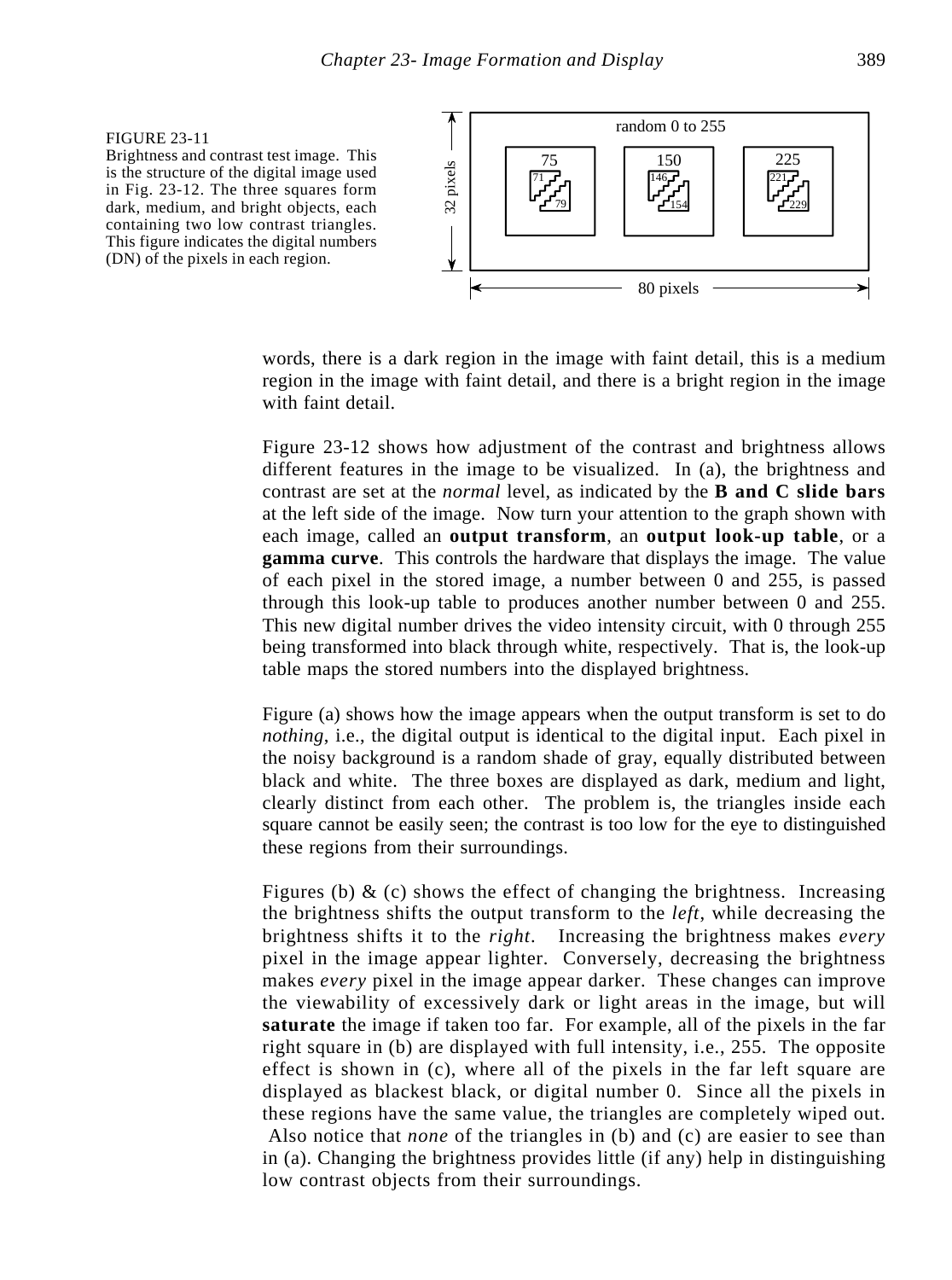Figure (d) shows the display optimized to view pixel values around digital number 75. This is done by turning up the *contrast*, resulting in the output transform increasing in *slope*. For example, the stored pixel values of 71 and 75 become 100 and 116 in the display, making the contrast a factor of four greater. Pixel values between 46 and 109 are displayed as the blackest black, to the whitest white. The price for this increased contrast is that pixel values 0 to 45 are saturated at black, and pixel values 110 to 255 are saturated at white. As shown in (d), the increased contrast allows the triangles in the left square to be seen, at the cost of saturating the middle and right squares.

Figure (e) shows the effect of increasing the contrast even further, resulting in only 16 of the possible 256 stored levels being displayed as nonsaturated. The brightness has also been decreased so that the 16 usable levels are centered on digital number 175. The details in the center square are now very visible; however, almost everything else in the image is saturated. For example, look at the noise around the border of the image. There are very few pixels with an intermediate gray shade; almost every pixel is either pure black or pure white. This technique of using high contrast to view only a few levels is sometimes called a **grayscale stretch**.

The contrast adjustment is a way of *zooming in* on a smaller range of pixel values. The brightness control *centers* the zoomed section on the pixel values of interest. Most digital imaging systems allow the brightness and contrast to be adjusted in just this manner, and often provide a graphical display of the output transform (as in Fig. 23-12). In comparison, the brightness and contrast controls on television and video monitors are *analog circuits*, and may operate differently. For example, the contrast control of a monitor may adjust the gain of the analog signal, while the brightness might add or subtract a DC offset. The moral is, don't be surprised if these analog controls don't respond in the way you think they should.

# **Grayscale Transforms**

The last image, Fig. 23-12f, is different from the rest. Rather than having a slope in the curve over *one* range of input values, it has a slope in the curve over *two* ranges. This allows the display to simultaneously show the triangles in both the left and the right squares. Of course, this results in saturation of the pixel values that are *not* near these digital numbers. Notice that the slide bars for contrast and brightness are not shown in (f); this display is beyond what brightness and contrast adjustments can provide.

Taking this approach further results in a powerful technique for improving the appearance of images: the **grayscale transform**. The idea is to increase the contrast at pixel values of interest, at the expense of the pixel values we don't care about. This is done by defining the relative importance of each of the 0 to 255 possible pixel values. The more important the value, the greater its contrast is made in the displayed image. An example will show a systematic way of implementing this procedure.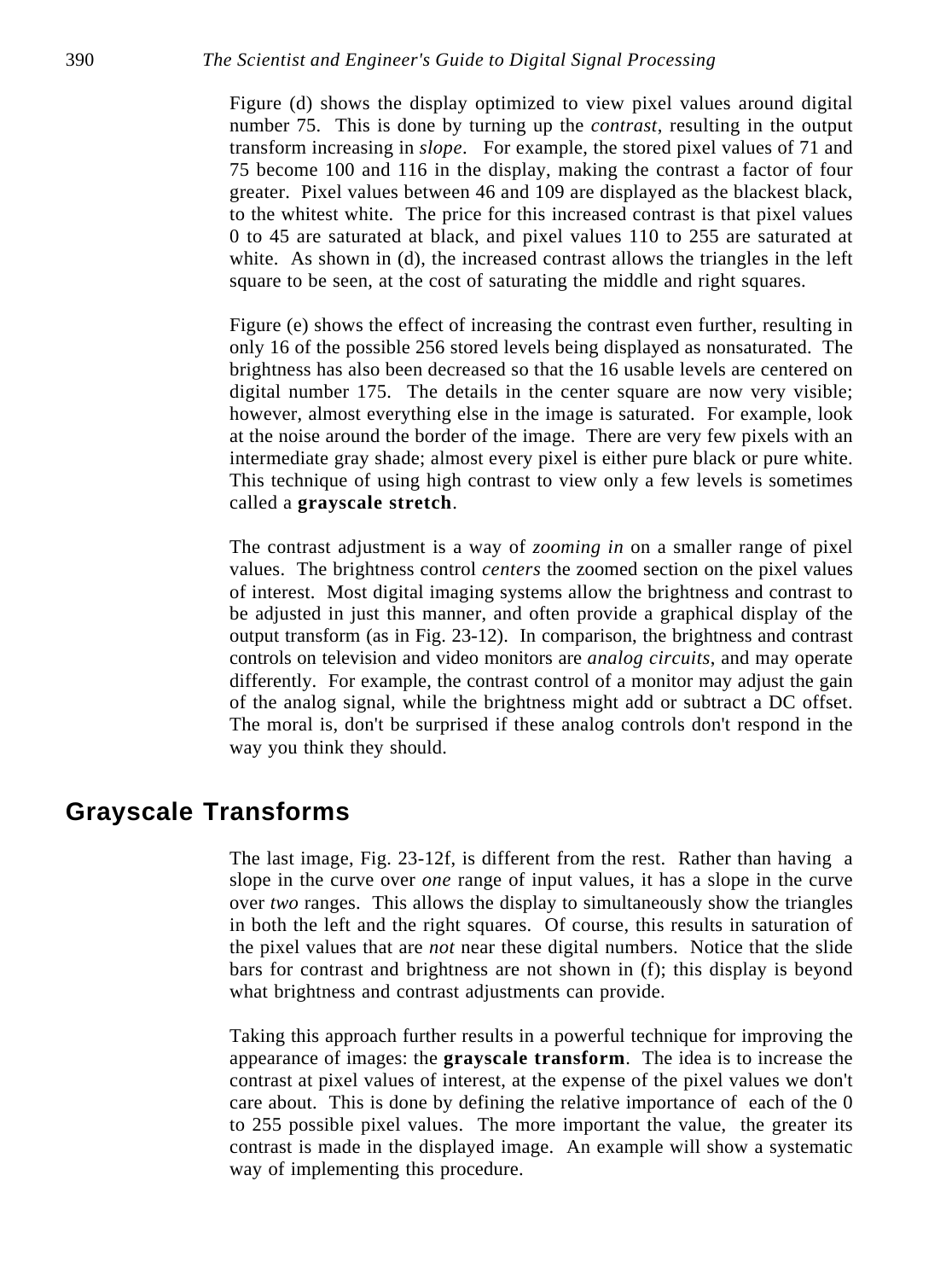a. Normal





b. Increased brightness





c. Decreased brightness

|  | LΓ | $\mathbf{L}$ |        |  |  |
|--|----|--------------|--------|--|--|
|  |    | L            | $\Box$ |  |  |





|  |              | $\Box$ |  | - 1 L              |  |
|--|--------------|--------|--|--------------------|--|
|  | $\mathbf{I}$ |        |  | 1   1   <b>A</b> T |  |











250





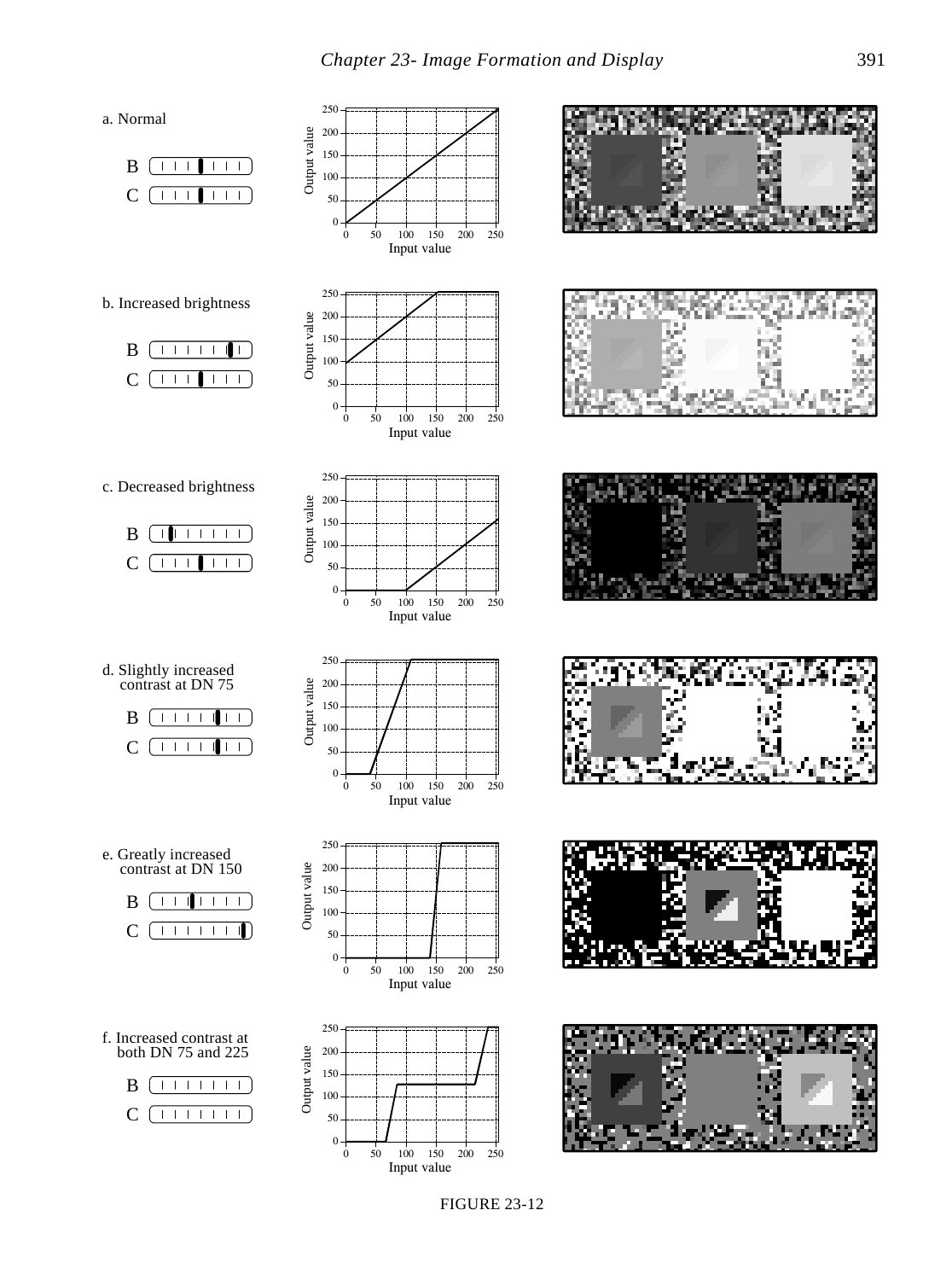



a. Original IR image b. With grayscale transform

Grayscale processing. Image (a) was acquired with an infrared camera in total darkness. Brightness in the image is related to the temperature, accounting for the appearance of the warm human body and the hot truck grill. Image (b) was processed with the manual grayscale transform shown in Fig. 23-14c.

> The image in Fig. 23-13a was acquired in total darkness by using a CCD camera that is sensitive in the far infrared. The parameter being imaged is *temperature*: the hotter the object, the more infrared energy it emits and the brighter it appears in the image. This accounts for the background being very black (cold), the body being gray (warm), and the truck grill being white (hot). These systems are great for the military and police; you can see the other guy when he can't even see himself! The image in (a) is difficult to view because of the uneven distribution of pixel values. Most of the image is so dark that details cannot be seen in the scene. On the other end, the grill is near white saturation.

> The histogram of this image is displayed in Fig. 23-14a, showing that the background, human, and grill have reasonably separate values. In this example, we will increase the contrast in the background and the grill, at the expense of everything else, including the human body. Figure (b) represents this strategy. We declare that the lowest pixel values, the background, will have a relative contrast of twelve. Likewise, the highest pixel values, the grill, will have a relative contrast of six. The body will have a relative contrast of one, with a staircase transition between the regions. All these values are determined by trial and error.

> The grayscale transform resulting from this strategy is shown in (c), labeled *manual.* It is found by taking the running sum (i.e., the discrete integral) of the curve in (b), and then normalizing so that it has a value of 255 at the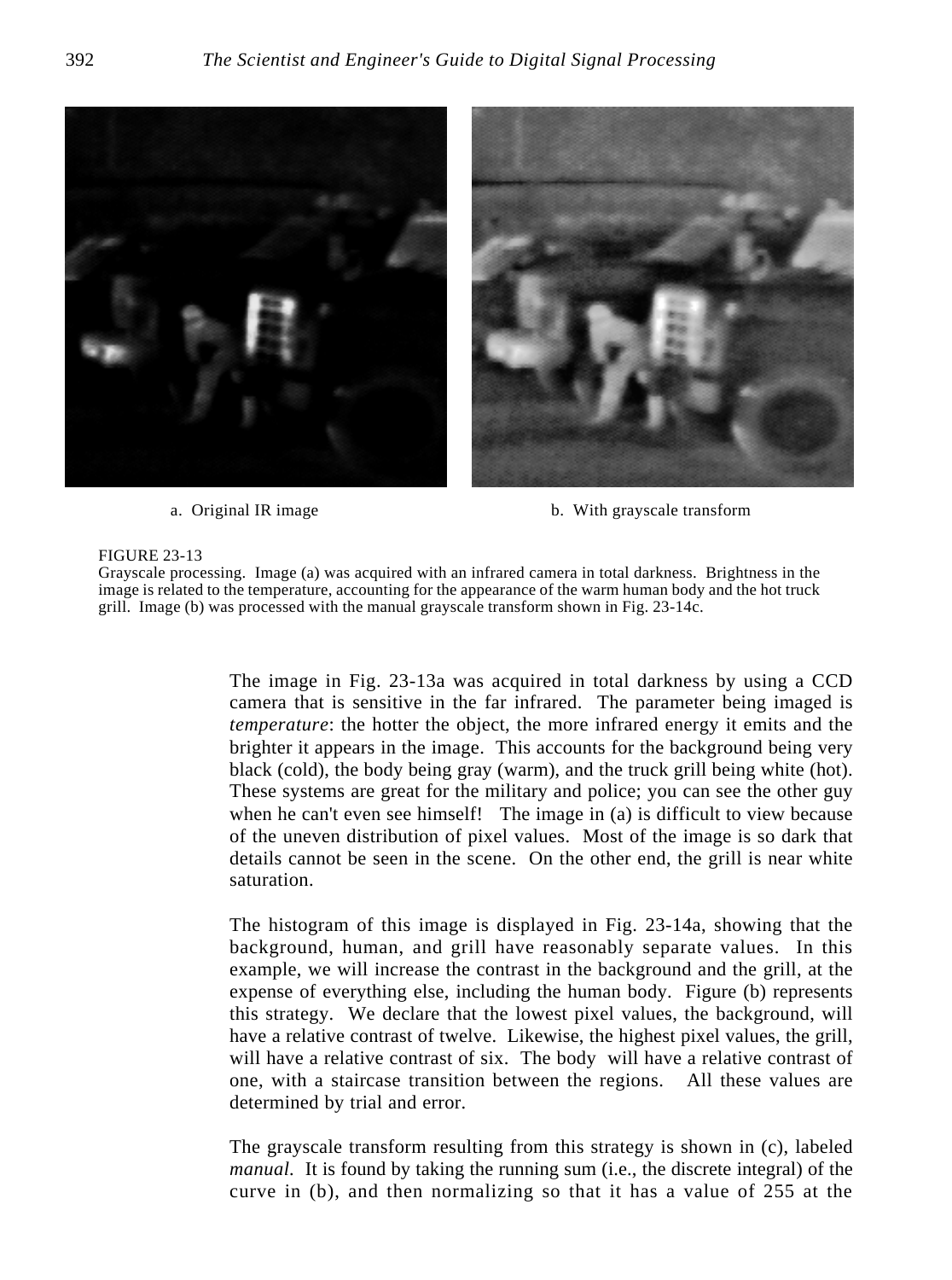

Developing a grayscale transform. Figure (a) is the histogram of the raw image in Fig. 23-13a. In (b), a curve is manually generated indicating the desired contrast at each pixel value. The LUT for the output transform is then found by integration and normalization of (b), resulting in the curve labeled *manual* in (c). In histogram equalization, the histogram of the raw image, shown in (a), is integrated and normalized to find the LUT, shown in (c).



right side. Why take the *integral* to find the required curve? Think of it this way: The contrast at a particular pixel value is equal to the slope of the output transform. That is, we want (b) to be the derivative (slope) of (c). This means that (c) must be the integral of (b).

Passing the image in Fig. 23-13a through this manually determined grayscale transform produces the image in (b). The background has been made *lighter*, the grill has been made *darker*, and both have better contrast. These improvements are at the expense of the body's contrast, producing a less detailed image of the intruder (although it can't get much worse than in the original image).

Grayscale transforms can significantly improve the viewability of an image. The problem is, they can require a great deal of trial and error. **Histogram equalization** is a way to automate the procedure. Notice that the histogram in (a) and the contrast weighting curve in (b) have the same general shape. Histogram equalization blindly uses the histogram as the contrast weighing curve, eliminating the need for human judgement. That is, the output transform is found by integration and normalization of the *histogram*, rather than a manually generated curve. This results in the greatest contrast being given to those values that have the greatest number of pixels.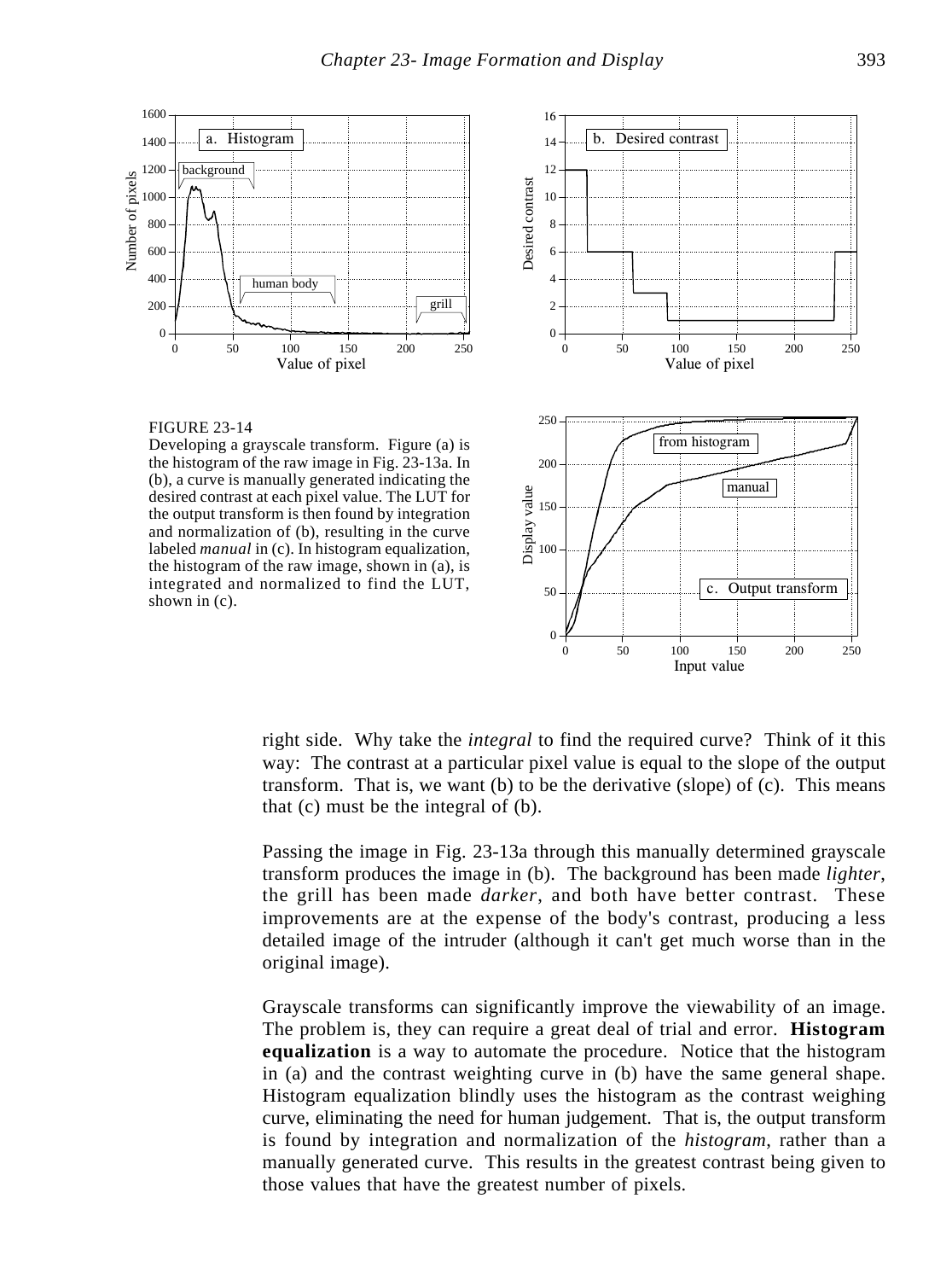Histogram equalization is an interesting mathematical procedure because it maximizes the *entropy* of the image, a measure of how much information is transmitted by a fixed number of bits. The fault with histogram equalization is that it mistakes the shear *number* of pixels at a certain value with the *importance* of the pixels at that value. For example, the truck grill and human intruder are the most prominent features in Fig. 23-13. In spite of this, histogram equalization would almost completely ignore these objects because they contain relatively few pixels. Histogram equalization is quick and easy. Just remember, if it doesn't work well, a manually generated curve will probably do much better.

# **Warping**

One of the problems in photographing a planet's surface is the distortion from the curvature of the spherical shape. For example, suppose you use a telescope to photograph a square region near the center of a planet, as illustrated in Fig. 23-15a. After a few hours, the planet will have rotated on its axis, appearing as in (b). The previously photographed region appears highly distorted because it is curved near the horizon of the planet. Each of the two images contain complete information about the region, just from a different perspective. It is quite common to acquire a photograph such as (a), but really want the image to look like (b), or vice versa. For example, a satellite mapping the surface of a planet may take thousands of images from straight above, as in (a). To make a natural looking picture of the entire planet, such as the image of Venus in Fig. 23-1, each image must be distorted and placed in the proper position. On the other hand, consider a weather satellite looking at a hurricane that is not directly below it. There is no choice but to acquire the image obliquely, as in (b). The image is then converted into how it would appear from above, as in (a).

These spatial transformations are called **warping**. Space photography is the most common use for warping, but there are others. For example, many vacuum tube imaging detectors have various amounts of spatial distortion. This includes night vision cameras used by the military and x-ray detectors used in the medical field. Digital warping (or *dewarping* if you prefer) can be used to correct the inherent distortion in these devices. Special effects artists for motion pictures love to warp images. For example, a technique called **morphing** gradually warps one object into another over a series of frames. This can produces illusions such as a child turning into an adult, or a man turning into a werewolf.

Warping takes the *original image* (a two-dimensional array) and generates a *warped image* (another two-dimensional array). This is done by looping through each pixel in the warped image and asking: What is the proper pixel value that should be placed here? Given the particular row and column being calculated in the warped image, there is a corresponding row and column in the original image. The pixel value from the original image is transferred to the warped image to carry out the algorithm. In the jargon of image processing, the row and column that the pixel *comes from* in the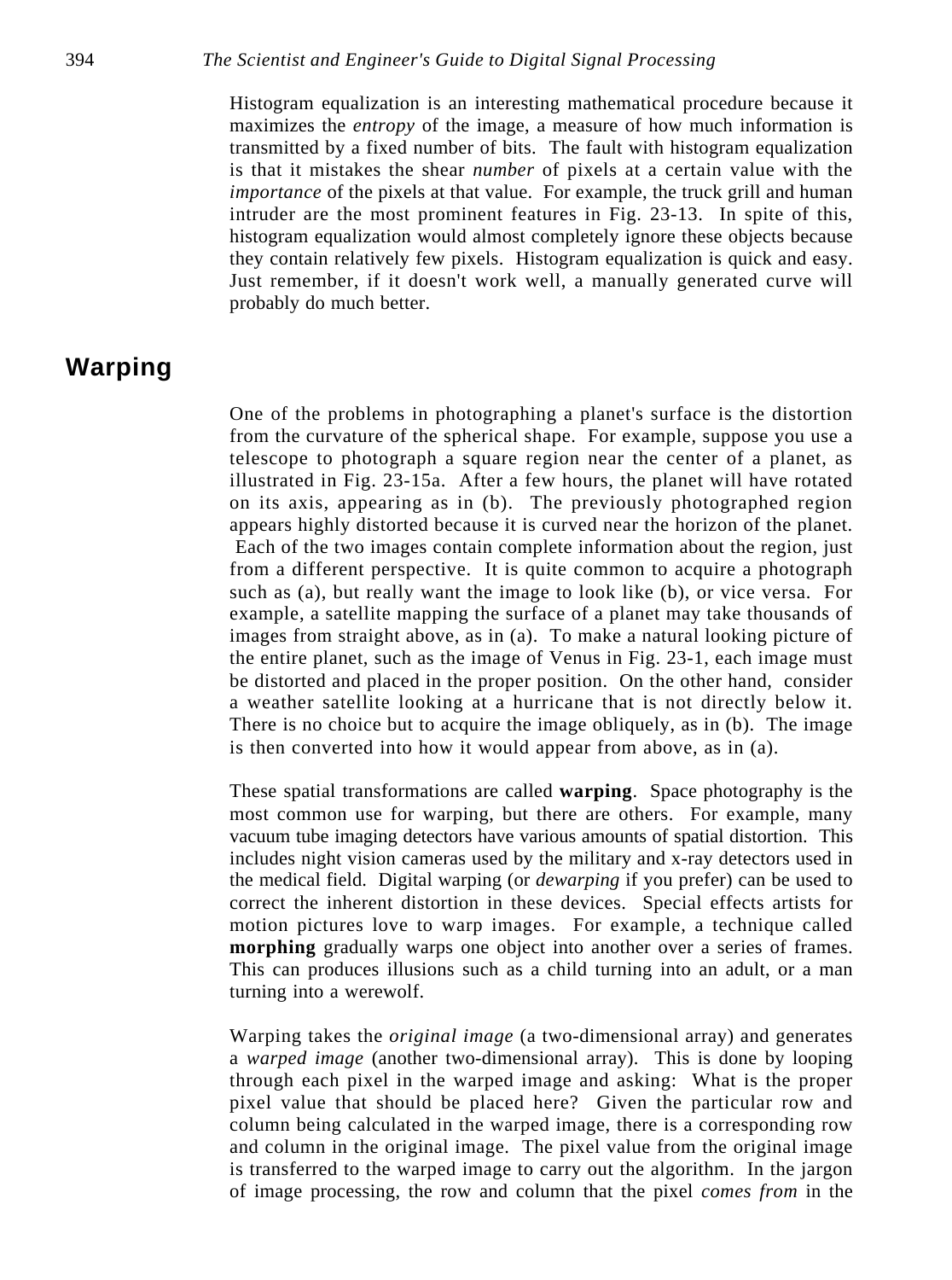# a. Normal View





b. Oblique View



FIGURE 23-15

Image warping. As shown in (a), a normal view of a small section of a planet appears relatively distortion free. In comparison, an oblique view presents significant spatial distortion. *Warping* is the technique of changing one of these images into the other.

original image is called the **comes-from address**. Transferring each pixel from the original to the warped image is the easy part. The hard part is calculating the *comes-from address* associated with each pixel in the warped image. This is usually a pure math problem, and can become quite involved. Simply stretching the image in the horizontal or vertical direction is easier, involving only a multiplication of the row and/or column number to find the comes-from address.

One of the techniques used in warping is **subpixel interpolation**. For example, suppose you have developed a set of equations that turns a row and column address in the warped image into the comes-from address in the original